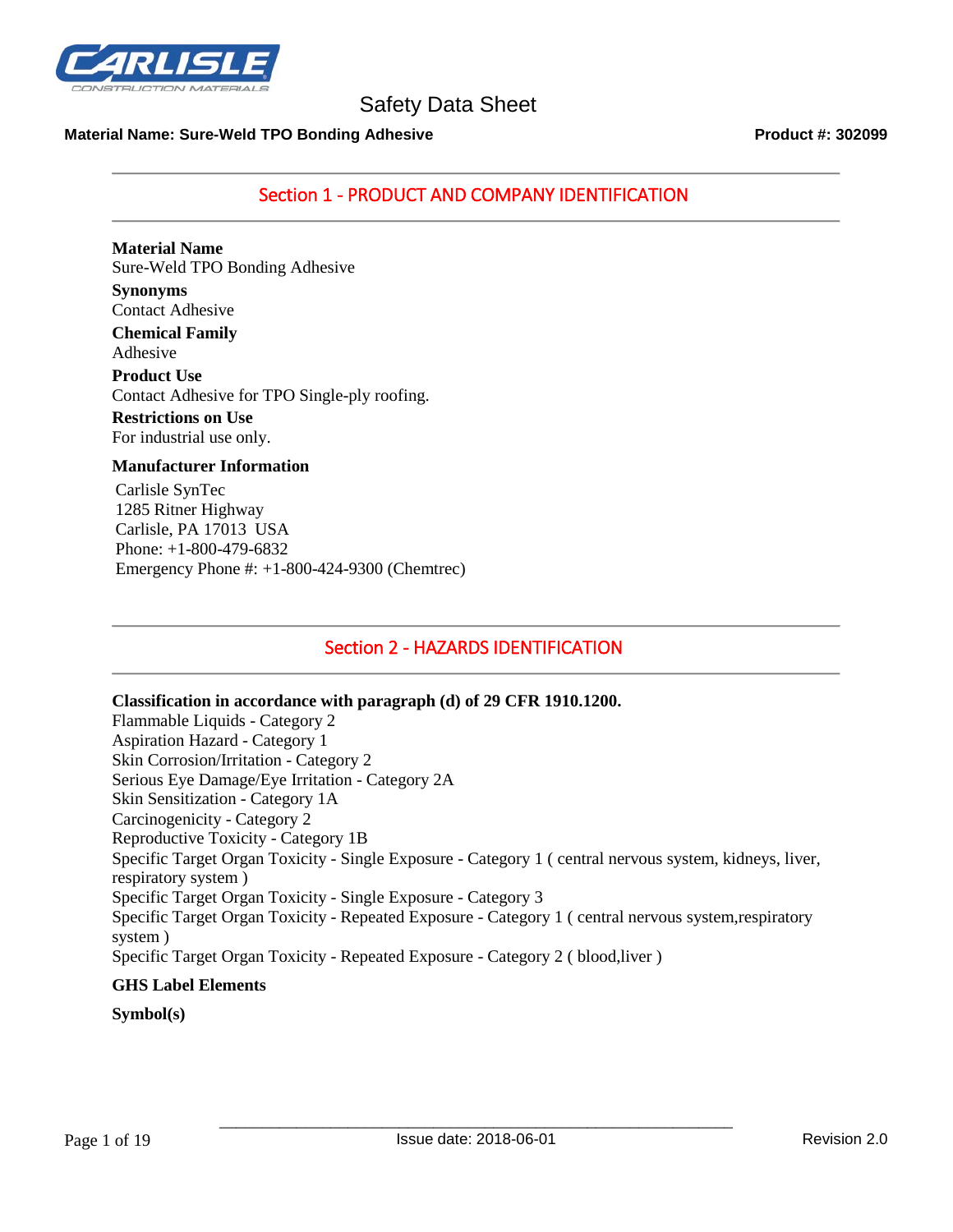

#### **Material Name: Sure-Weld TPO Bonding Adhesive Product #: 302099**



**Signal Word** Danger

#### **Hazard Statement(s)**

Highly flammable liquid and vapor May be fatal if swallowed and enters airways Causes skin irritation Causes serious eye irritation May cause allergic skin reaction Suspected of causing cancer May damage fertility or the unborn child Causes damage to organs May cause drowsiness or dizziness Causes damage to organs through prolonged or repeated exposure May cause damage to organs through prolonged or repeated exposure

#### **Precautionary Statement(s)**

#### **Prevention**

Obtain special instructions before use Do not handle until all safety precautions have been read and understood Keep container tightly closed Keep away from heat/sparks/open flame/hot surfaces - No smoking Ground/Bond container and receiving equipment Use explosion-proof electrical/ventilating/lighting equipment Take precautionary measures against static discharge Use only non-sparking tools Use only outdoors or in a well-ventilated area Wear protective gloves/protective clothing/eye protection/face protection Do not breathe dust/fume/gas/mist/vapours/spray Wash thoroughly after handling Contaminated work clothing must not be allowed out of the workplace Do not eat, drink or smoke when using this product

#### **Response**

In case of fire: Use appropriate media to extinguish If exposed: Call a POISON CENTER or doctor/physician IF INHALED: Remove person to fresh air and keep at rest in a position comfortable for breathing Call a POISON CENTER or doctor if you feel unwell IF IN EYES: Rinse cautiously with water for several minutes. Remove contact lenses, if present and easy to do. Continue rinsing If eye irritation persists: Get medical advice/attention IF ON SKIN (or hair): Remove/take off immediately all contaminated clothing. Rinse skin with water/shower If skin irritation or rash occurs: Get medical advice/attention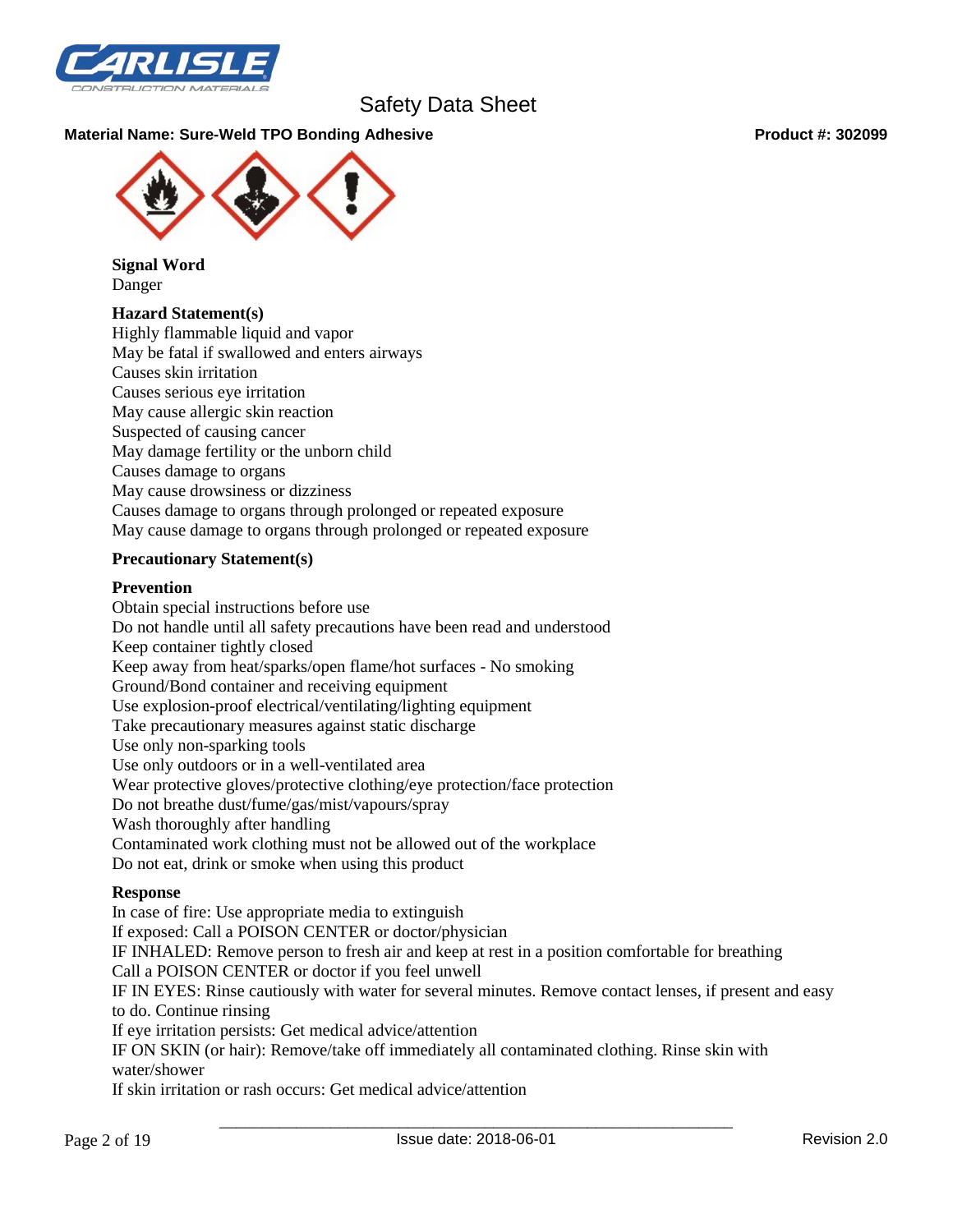

### Material Name: Sure-Weld TPO Bonding Adhesive **Product #: 302099** Product #: 302099

IF SWALLOWED: Immediately call a POISON CENTER/doctor Do NOT induce vomiting Specific treatment (see label)

#### **Storage**

Store in a well-ventilated place. Keep container tightly closed Keep cool Store locked up

#### **Disposal**

Dispose of contents/container in accordance with local/regional/national/international regulations

# Section 3 - COMPOSITION / INFORMATION ON INGREDIENTS

| <b>CAS</b>          | <b>Component Name</b>                          | <b>Percent</b> |
|---------------------|------------------------------------------------|----------------|
| Mixture             | Polychloroprene                                | $7-13$         |
| Mixture             | Styrene butadiene polymer                      | $0.5 - 1.5$    |
| Mixture             | Chlorinated polypropylene                      | $0.1 - 1$      |
| <b>Trade Secret</b> | Polyphenol antioxidant                         | $0.1 - 1$      |
| 1309-48-4           | Magnesium oxide                                | $0.1 - 1$      |
| 1314-13-2           | Zinc oxide                                     | $0.1 - 1$      |
| <b>Trade Secret</b> | Heat reactive phenolic resin                   | $1-5$          |
| 108-88-3            | Toluene                                        | $15-40$        |
| 64742-89-8          | Solvent naphtha, petroleum, light<br>aliphatic | $10 - 30$      |
| $67 - 64 - 1$       | Acetone                                        | $5-10$         |
| 1330-20-7           | Xylene                                         | $0.5 - 1.5$    |
| $100-41-4$          | Ethylbenzene                                   | $0.1 - 1$      |

# Section 4 - FIRST AID MEASURES

#### **Description of Necessary Measures**

If exposed or concerned: Call a POISON CENTER or doctor/physician.

#### **Inhalation**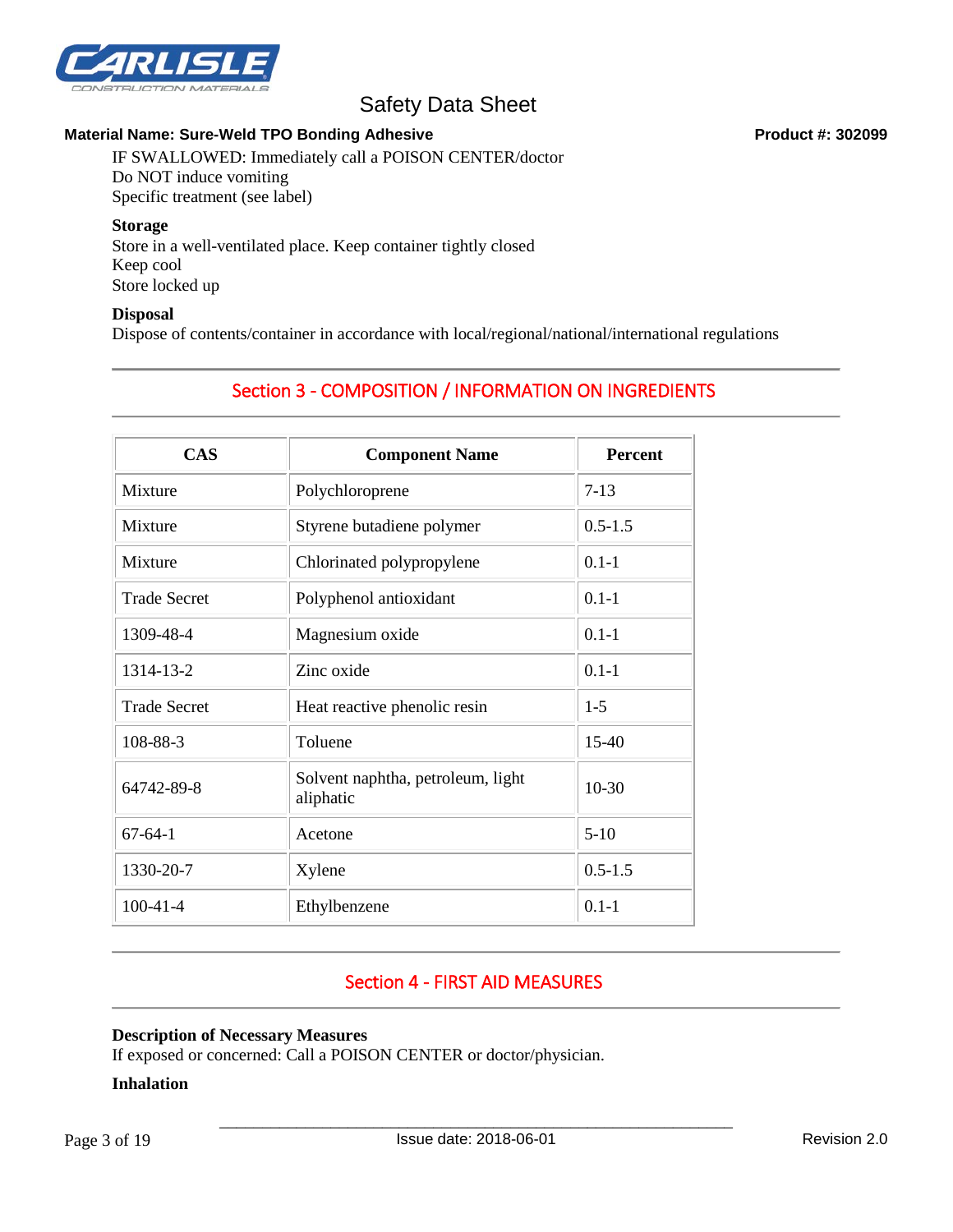

#### **Material Name: Sure-Weld TPO Bonding Adhesive Product #: 302099**

Remove person to fresh air and keep comfortable for breathing. Call a POISON CENTER or doctor if you feel unwell.

### **Skin**

Remove contaminated clothing and wash it before reuse. Rinse skin with water/shower. If skin irritation or rash occurs, seek medical advice/attention.

### **Eyes**

Rinse cautiously with water for 15 minutes. Remove contact lenses, if present and easy to do. Continue rinsing. If eye irritation persists, get medical advice/attention.

#### **Ingestion**

IF SWALLOWED: Immediately call a POISON CENTER or doctor/physician. Do NOT induce vomiting.

# **Indication of any immediate medical attention and special treatment needed**

Treat symptomatically and supportively.

#### **Most Important Symptoms/Effects**

#### **Acute**

May be fatal if swallowed and enters airways. Causes skin irritation. Causes serious eye irritation. May cause allergic skin reaction. Causes damage to central nervous system, kidneys, liver, and respiratory system. May cause drowsiness or dizziness.

#### **Delayed**

Suspected of causing cancer. May damage fertility or the unborn child. Causes damage to organs through prolonged or repeated exposure: central nervous system, respiratory system, blood, liver.

#### **Note to Physicians**

Contains: toluene, heptane.

## Section 5 - FIRE FIGHTING MEASURES

#### **Extinguishing Media Suitable Extinguishing Media**

Dry chemical, foam or carbon dioxide. Water may be ineffective.

#### **Unsuitable Extinguishing Media**

Do not use high-pressure water streams.

#### **Special Hazards Arising from the Chemical**

Highly flammable liquid and vapor. Vapors are heavier than air and may travel a considerable distance to a source of ignition and flashback.

# **Hazardous Combustion Products**

Oxides of carbon, oxides of nitrogen

#### **Advice for firefighters**

Keep away from heat/sparks/open flame/hot surfaces - No smoking. Ground/bond container and receiving equipment. Take action to prevent static discharges.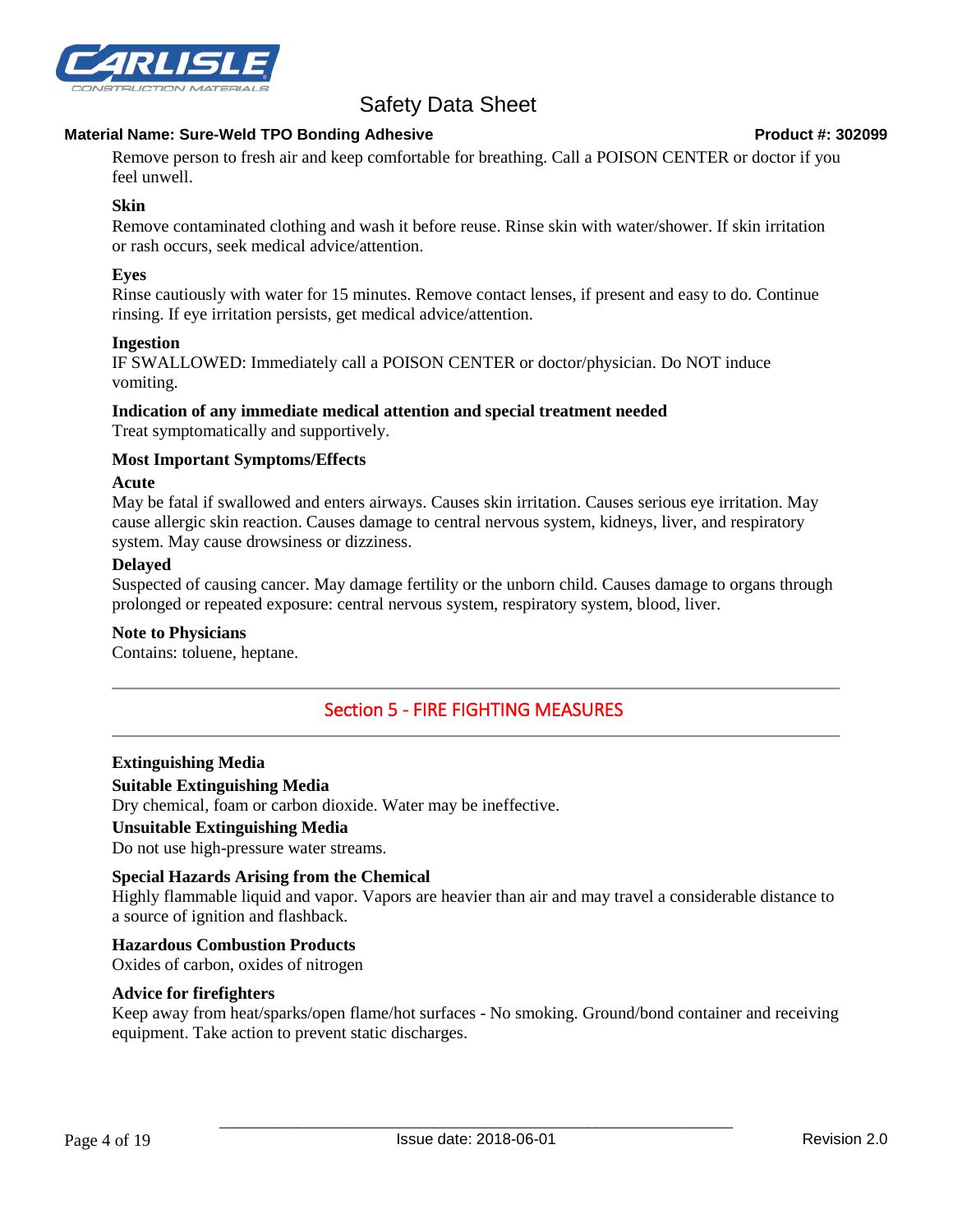

#### **Material Name: Sure-Weld TPO Bonding Adhesive Product #: 302099**

#### **Fire Fighting Measures**

Wear full protective fire fighting gear including self contained breathing apparatus (SCBA) for protection against possible exposure.

## Section 6 - ACCIDENTAL RELEASE MEASURES

#### **Personal Precautions, Protective Equipment and Emergency Procedures**

Wear personal protective clothing and equipment, see Section 8.

#### **Methods and Materials for Containment and Cleaning Up**

Remove all sources of ignition. Avoid breathing vapors. Ventilate affected area. Absorb with earth, sand or other non-combustible material and transfer to container. Dike for later disposal. Dispose in accordance with all applicable regulations.

#### **Environmental Precautions**

Avoid release to the environment.

## Section 7 - HANDLING AND STORAGE

#### **Precautions for Safe Handling**

Obtain special instructions before use. Do not handle until all safety precautions have been read and understood. Keep container tightly closed. Keep away from heat, sparks, open flame, and hot surfaces - No smoking. Ground/bond container and receiving equipment. Use explosion-proof equipment. Take precautionary measures against static discharge. Use non-sparking tools. Use only outdoors or in a wellventilated area. Vapors will travel. Prevent vapors from entering buildings through open windows or ventilation systems. Wear protective gloves/protective clothing/eye protection/face protection. Wash thoroughly after handling. Do not eat, drink or smoke when using this product. Wash contaminated clothing before reuse. KEEP OUT OF REACH OF CHILDREN.

#### **Conditions for Safe Storage, Including any Incompatibilities**

Store in a well-ventilated place. Keep container tightly closed

Keep cool. Store locked up .Keep away from heat and ignition sources. Do not cut, puncture, or weld on or near this container. Empty containers may contain product residue.

#### **Incompatible Materials**

Acids, bases, strong oxidizing agents

# Section 8 - EXPOSURE CONTROLS / PERSONAL PROTECTION

# **Component Exposure Limits**

| <b>Styrene butadiene</b><br>polymer | Mixture                                                                                                   |  |
|-------------------------------------|-----------------------------------------------------------------------------------------------------------|--|
|                                     | NIOSH: $\left  10 \text{ mg/m}^3 \text{ TWA} \right $ total dust; 5 mg/m <sup>3</sup> TWA respirable dust |  |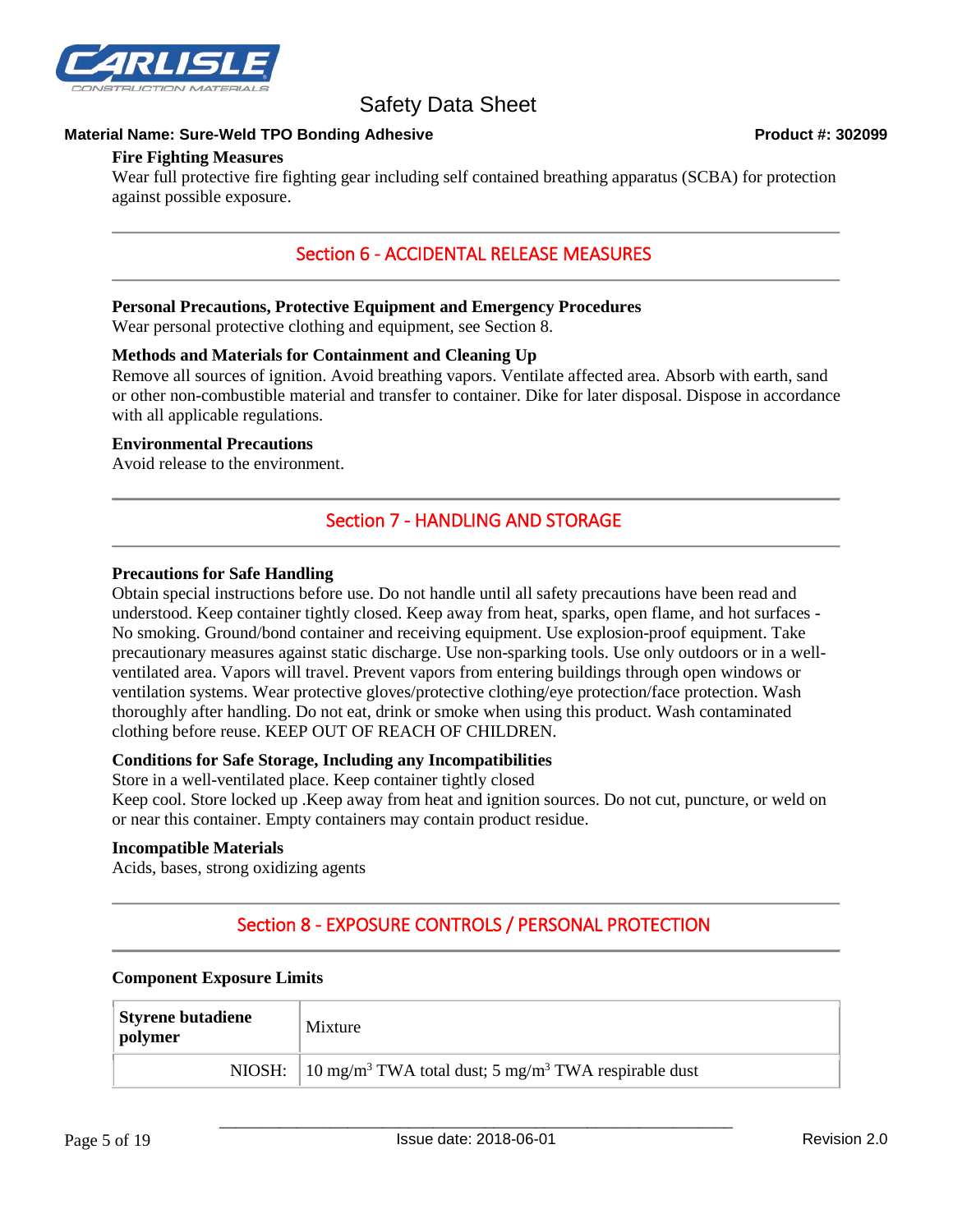

## **Material Name: Sure-Weld TPO Bonding Adhesive <b>Product #: 302099** Product #: 302099

| OSHA (US):             | 15 mg/m <sup>3</sup> TWA total dust; 5 mg/m <sup>3</sup> TWA respirable fraction                      |                                              |  |
|------------------------|-------------------------------------------------------------------------------------------------------|----------------------------------------------|--|
| Mexico:                | 10 mg/m <sup>3</sup> TWA LMPE-PPT                                                                     | 20 mg/m <sup>3</sup> STEL [LMPE-CT]          |  |
|                        |                                                                                                       |                                              |  |
| <b>Magnesium</b> oxide | 1309-48-4                                                                                             |                                              |  |
| ACGIH:                 | 10 mg/m <sup>3</sup> TWA inhalable fraction                                                           |                                              |  |
| NIOSH:                 | 750 mg/m <sup>3</sup> IDLH fume                                                                       |                                              |  |
| OSHA (US):             | 15 mg/m <sup>3</sup> TWA fume, total particulate                                                      |                                              |  |
| Mexico:                | 10 mg/m <sup>3</sup> TWA LMPE-PPT as Mg fume                                                          |                                              |  |
|                        |                                                                                                       |                                              |  |
| Zinc oxide             | 1314-13-2                                                                                             |                                              |  |
| ACGIH:                 | $2 \text{ mg/m}^3$ TWA respirable fraction                                                            | $10 \text{ mg/m}^3$ STEL respirable fraction |  |
| NIOSH:                 | 5 mg/m <sup>3</sup> TWA dust and fume                                                                 | 10 mg/m <sup>3</sup> STEL fume               |  |
|                        | 15 mg/m <sup>3</sup> Ceiling dust                                                                     | 500 mg/m <sup>3</sup> IDLH                   |  |
| OSHA (US):             | 5 mg/m <sup>3</sup> TWA fume; 15 mg/m3 TWA total dust; 5 mg/m <sup>3</sup> TWA respirable<br>fraction |                                              |  |
| Mexico:                | 5 mg/m <sup>3</sup> TWA LMPE-PPT fume; 10 mg/m <sup>3</sup> TWA LMPE-PPT dust                         |                                              |  |
|                        | $10 \text{ mg/m}^3$ STEL [LMPE-CT] fume                                                               |                                              |  |
|                        |                                                                                                       |                                              |  |
| <b>Toluene</b>         | 108-88-3                                                                                              |                                              |  |
| ACGIH:                 | 20 ppm TWA                                                                                            |                                              |  |
| NIOSH:                 | 100 ppm TWA; $375 \text{ mg/m}^3$ TWA                                                                 | 150 ppm STEL; 560 mg/m <sup>3</sup> STEL     |  |
|                        | 500 ppm IDLH                                                                                          |                                              |  |
| Europe:                | 50 ppm TWA; 192 mg/m <sup>3</sup> TWA                                                                 | 100 ppm STEL; 384 mg/m <sup>3</sup> STEL     |  |
|                        | Possibility of significant uptake through the skin                                                    |                                              |  |
| OSHA (US):             | 200 ppm TWA                                                                                           | 300 ppm Ceiling                              |  |
| Mexico:                | 50 ppm TWA LMPE-PPT; 188 mg/m <sup>3</sup> TWA LMPE-PPT                                               |                                              |  |
|                        | Skin - potential for cutaneous absorption                                                             |                                              |  |
|                        |                                                                                                       |                                              |  |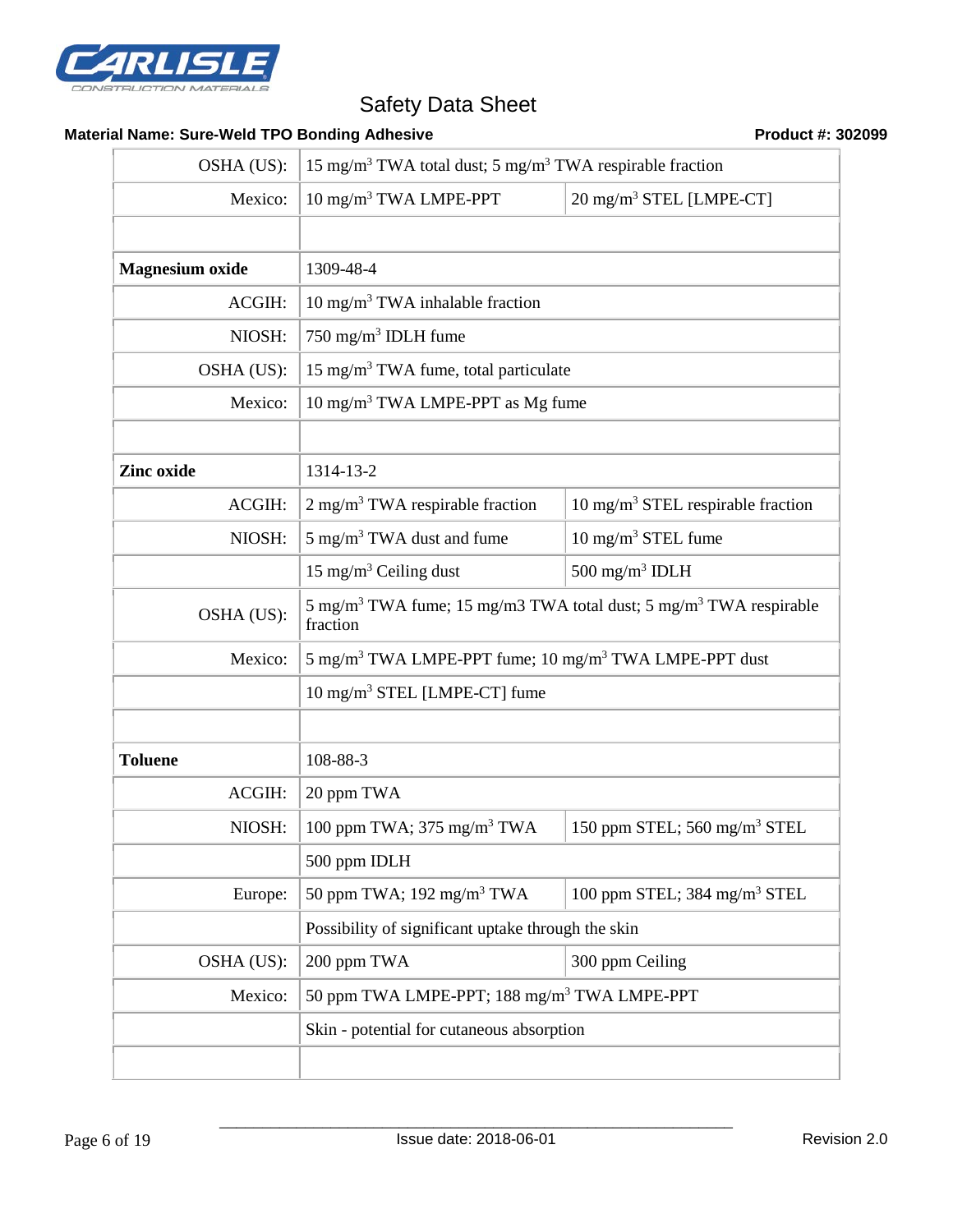

#### Material Name: Sure-Weld TPO Bonding Adhesive **Product #: 302099** Product #: 302099

| <b>Acetone</b>      | $67 - 64 - 1$                                                  |                                                          |  |
|---------------------|----------------------------------------------------------------|----------------------------------------------------------|--|
| ACGIH:              | 250 ppm TWA<br>500 ppm STEL                                    |                                                          |  |
| NIOSH:              | 250 ppm TWA; 590 mg/m <sup>3</sup> TWA                         | 2500 ppm IDLH (10% LEL)                                  |  |
| Europe:             | 500 ppm TWA; 1210 mg/m <sup>3</sup> TWA                        |                                                          |  |
| OSHA (US):          | 1000 ppm TWA; 2400 mg/m <sup>3</sup> TWA                       |                                                          |  |
| Mexico:             | 1000 ppm TWA LMPE-PPT; 2400 mg/m <sup>3</sup> TWA LMPE-PPT     |                                                          |  |
|                     | 1260 ppm STEL [LMPE-CT]; 3000 mg/m <sup>3</sup> STEL [LMPE-CT] |                                                          |  |
|                     |                                                                |                                                          |  |
| <b>Xylene</b>       | 1330-20-7                                                      |                                                          |  |
| ACGIH:              | 100 ppm TWA                                                    | 150 ppm STEL                                             |  |
| Europe:             | 50 ppm TWA (pure); $221 \text{ mg/m}^3$<br>TWA (pure)          | 100 ppm STEL (pure); $442 \text{ mg/m}^3$<br>STEL (pure) |  |
|                     | Possibility of significant uptake through the skin             |                                                          |  |
| OSHA (US):          | 100 ppm TWA; $435 \text{ mg/m}^3$ TWA                          |                                                          |  |
| Mexico:             | 100 ppm TWA LMPE-PPT; 435 mg/m <sup>3</sup> TWA LMPE-PPT       |                                                          |  |
|                     | 150 ppm STEL [LMPE-CT]; 655 mg/m <sup>3</sup> STEL [LMPE-CT]   |                                                          |  |
|                     |                                                                |                                                          |  |
| <b>Ethylbenzene</b> | $100-41-4$                                                     |                                                          |  |
| <b>ACGIH:</b>       | 20 ppm TWA                                                     |                                                          |  |
| NIOSH:              | 100 ppm TWA; $435 \text{ mg/m}^3$ TWA                          | 125 ppm STEL; $545 \text{ mg/m}^3$ STEL                  |  |
|                     | 800 ppm IDLH (10% LEL)                                         |                                                          |  |
| Europe:             | 100 ppm TWA; $442 \text{ mg/m}^3$ TWA                          | 200 ppm STEL; 884 mg/m <sup>3</sup> STEL                 |  |
|                     | Possibility of significant uptake through the skin             |                                                          |  |
| OSHA (US):          | 100 ppm TWA; $435 \text{ mg/m}^3$ TWA                          |                                                          |  |
| Mexico:             | 100 ppm TWA LMPE-PPT; 435 mg/m <sup>3</sup> TWA LMPE-PPT       |                                                          |  |
|                     | 125 ppm STEL [LMPE-CT]; 545 mg/m <sup>3</sup> STEL [LMPE-CT]   |                                                          |  |

### **Biological limit value**

There are no biological limit values for any of this product's components.

#### **Engineering Controls**

Provide local exhaust ventilation system. Ensure compliance with applicable exposure limits.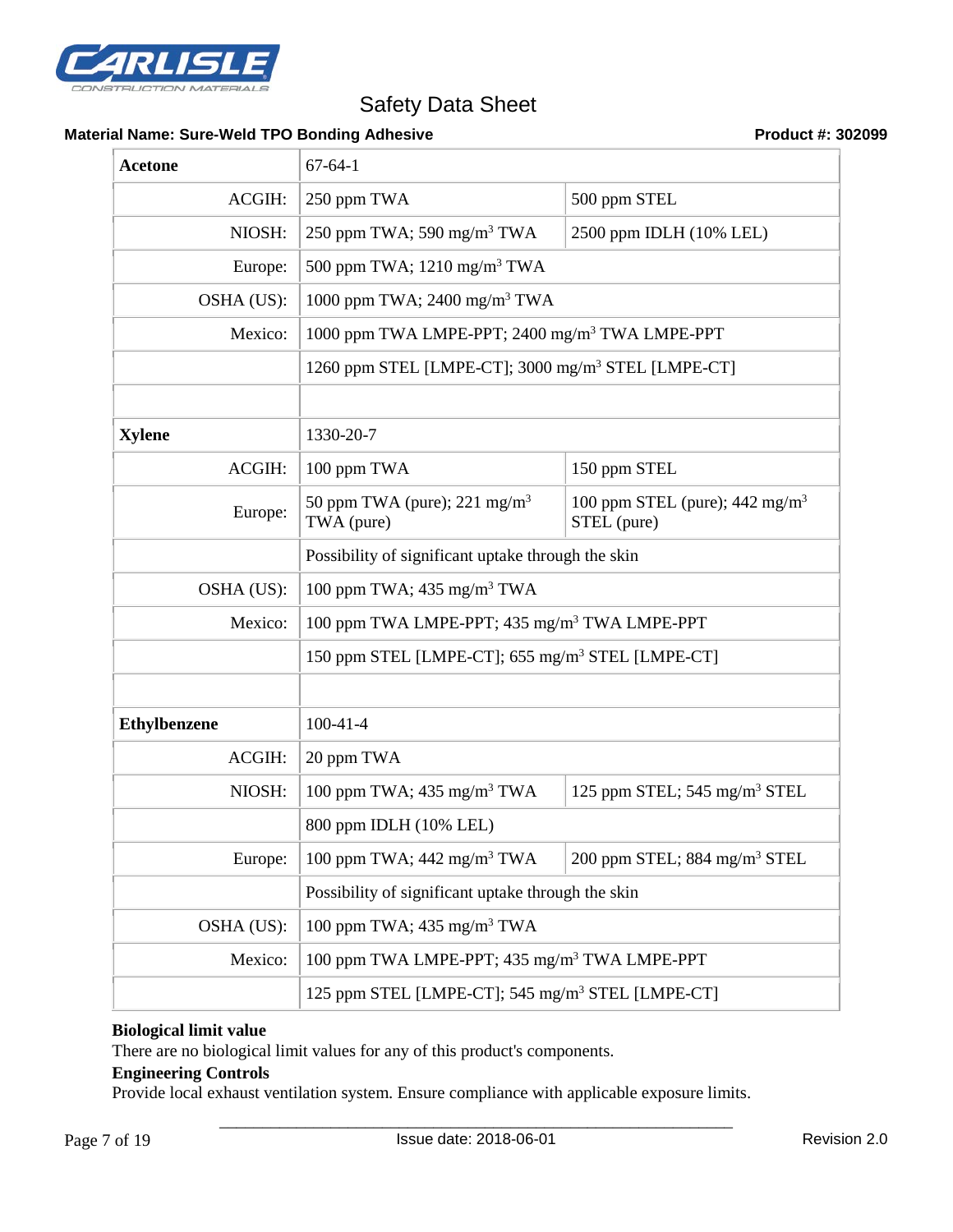

#### Material Name: Sure-Weld TPO Bonding Adhesive **Product #: 302099** Product #: 302099

#### **Individual Protection Measures, such as Personal Protective Equipment**

#### **Eye/face protection**

Wear chemical safety goggles with a faceshield to protect against skin and eye contact when appropriate.

#### **Skin Protection**

Wear work clothes with long sleeves. Wear protective shoes.

#### **Respiratory Protection**

A NIOSH approved air-purifying respirator with an appropriate cartridge or canister may be appropriate under certain circumstances where airborne concentrations are expected to exceed exposure limits.

#### **Glove Recommendations**

Wear appropriate chemical resistant gloves.

## Section 9 - PHYSICAL AND CHEMICAL PROPERTIES

| <b>Appearance</b>                 | yellowish liquid                 | <b>Physical State</b>                             | liquid                   |
|-----------------------------------|----------------------------------|---------------------------------------------------|--------------------------|
| Odor                              | hydrocarbon                      | Color                                             | yellowish                |
| <b>Odor Threshold</b>             | Not available                    | pH                                                | Not available            |
| <b>Melting Point</b>              | $-95 - -47$ °C (-139--<br>53 °F) | <b>Boiling Point</b>                              | 56 - 137 °C (133-279 °F) |
| <b>Freezing point</b>             | Not available                    | <b>Evaporation Rate</b>                           | 3.2                      |
| <b>Boiling Point</b><br>Range     | Not available                    | <b>Flammability (solid, gas)</b>                  | Not available            |
| <b>Autoignition</b>               | 230 °C (475 °F)                  | <b>Flash Point</b>                                | $-20$ °C (-4 °F)         |
| <b>Lower Explosive</b><br>Limit   | $1\%$                            | <b>Decomposition</b>                              | Not available            |
| <b>Upper Explosive</b><br>Limit   | 12.8%                            | <b>Vapor Pressure</b>                             | $54.1 \text{ mmHg}$      |
| <b>Vapor Density</b><br>$(air=1)$ | 3.2                              | <b>Specific Gravity (water=1)</b>                 | Not available            |
| <b>Water Solubility</b>           | Negligible                       | <b>Partition coefficient: n-</b><br>octanol/water | Not available            |
| <b>Viscosity</b>                  | $2500$ cps                       | <b>Solubility (Other)</b>                         | Hydrocarbons             |
| <b>Density</b>                    | $0.849$ (relative)               | <b>VOC</b>                                        | $670$ g/L                |

### **Other Information**

No additional information available.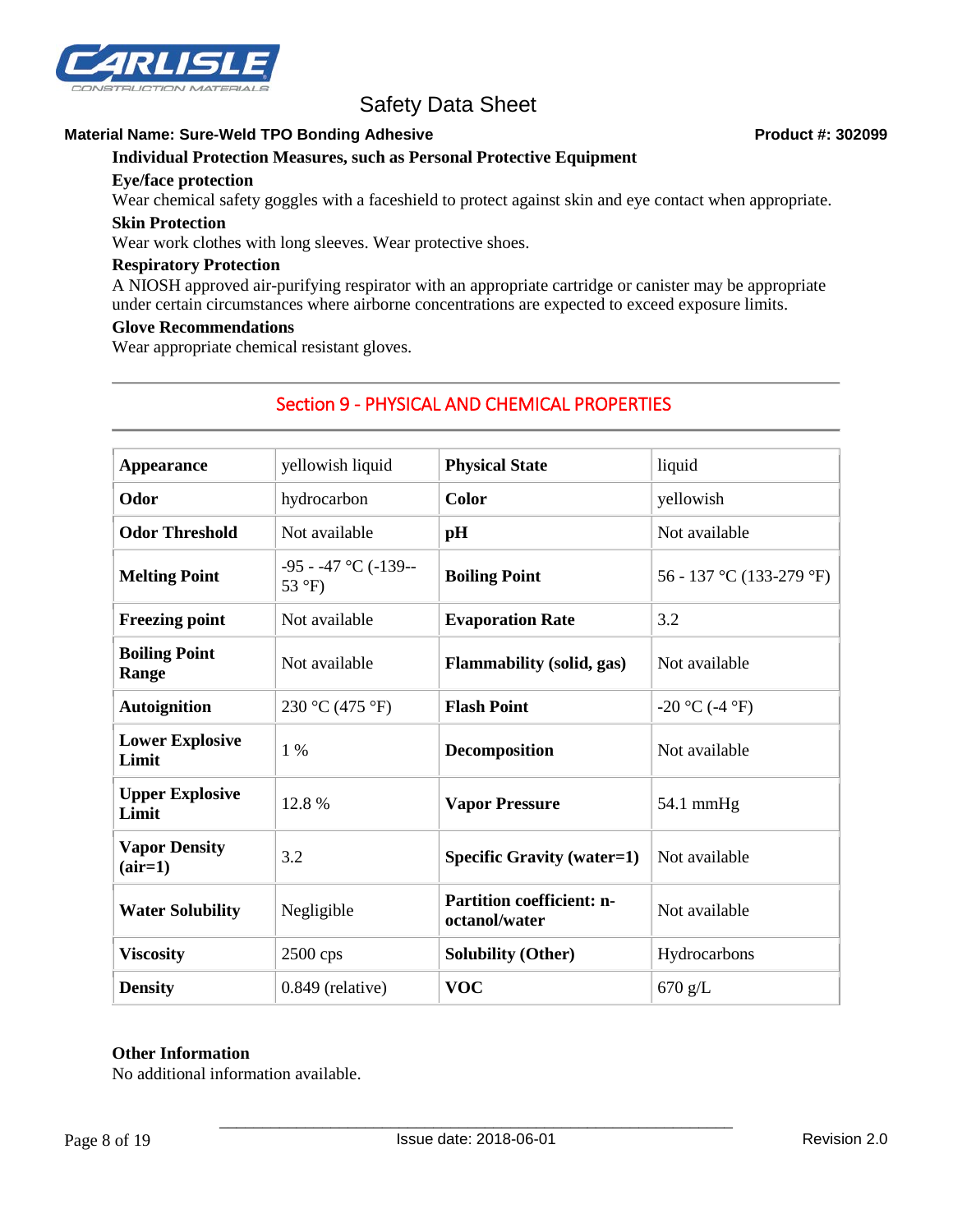

#### **Material Name: Sure-Weld TPO Bonding Adhesive Product #: 302099**

## Section 10 - STABILITY AND REACTIVITY

**Reactivity** No reactivity hazard is expected.

**Chemical Stability** Stable under normal conditions of use.

## **Possibility of Hazardous Reactions**

Hazardous polymerization will not occur.

#### **Conditions to Avoid**

Avoid heat, flames, sparks and other sources of ignition. Avoid contact with incompatible materials.

**Incompatible Materials** Acids, bases, strong oxidizing agents

**Hazardous decomposition products** Oxides of carbon, oxides of nitrogen

## Section 11 - TOXICOLOGICAL INFORMATION

#### **Information on Likely Routes of Exposure**

#### **Inhalation**

May cause drowsiness or dizziness. May cause respiratory irritation.

#### **Skin Contact**

Causes skin irritation. May cause allergic skin reaction.

#### **Eye Contact**

Causes serious eye irritation.

**Ingestion**

May be fatal if swallowed and enters airways. May cause gastrointestinal irritation.

#### **Acute and Chronic Toxicity**

#### **Component Analysis - LD50/LC50**

The components of this material have been reviewed in various sources and the following selected endpoints are published: Polychloroprene (Mixture) Oral LD50 Rat 20000 mg/kg

Styrene butadiene polymer (Mixture) Oral LD50 Rat 6450 mg/kg

Chlorinated polypropylene (Mixture) Oral LD50 Rat 5000 mg/kg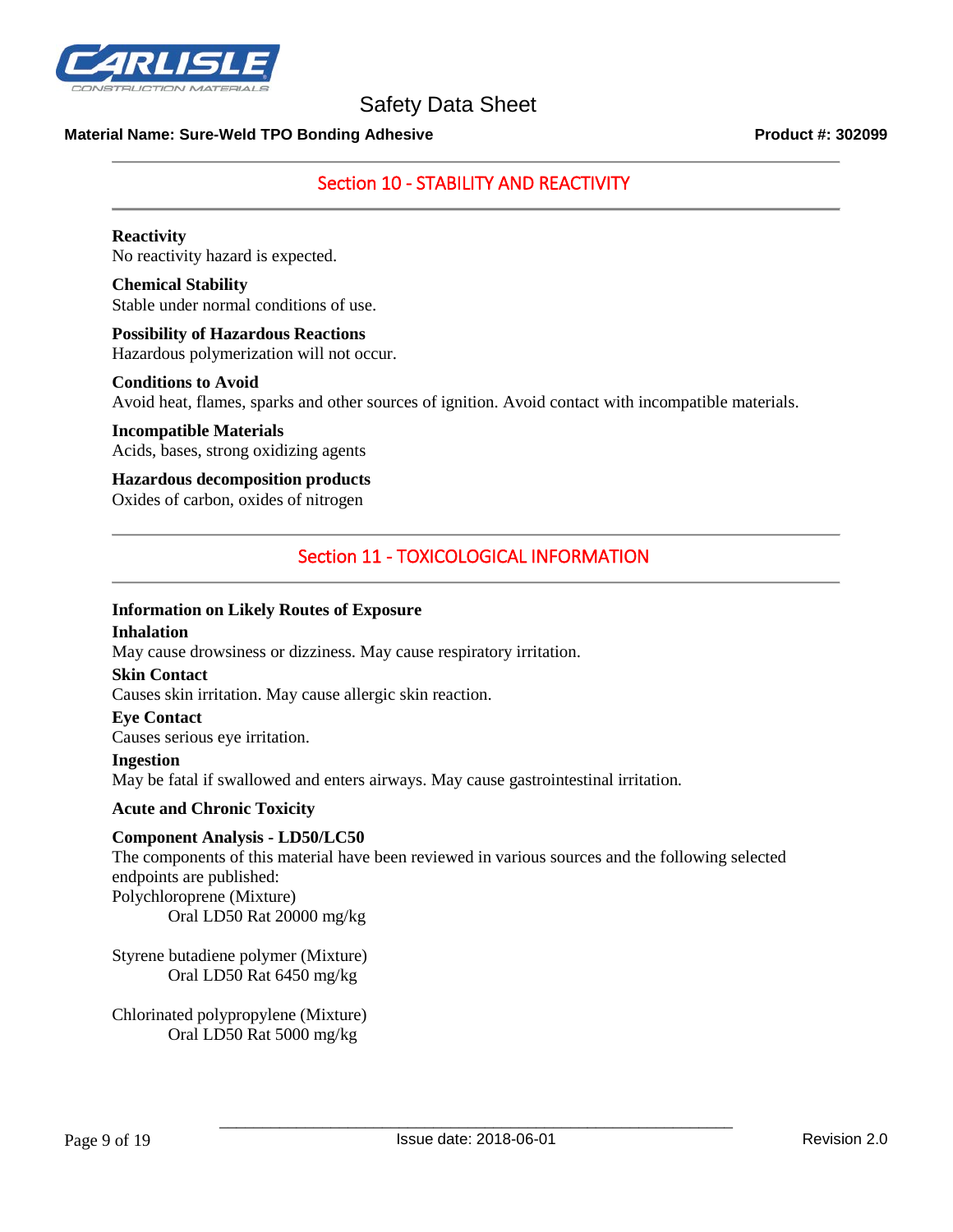

#### **Material Name: Sure-Weld TPO Bonding Adhesive Product #: 302099**

Polyphenol antioxidant (Trade Secret) Oral LD50 Rat >5000 mg/kg Dermal LD50 Rabbit >5000 mg/kg Inhalation LC50 Rat >165 mg/L 1 h

Magnesium oxide (1309-48-4) Oral LD50 Rat >5000 mg/kg

Zinc oxide (1314-13-2) Oral LD50 Rat >15000 mg/kg Inhalation LC50 Rat >5.7 mg/L

#### Toluene (108-88-3)

Oral LD50 Rat >7000 mg/kg Dermal LD50 Rabbit 12 - 14 g/kg Inhalation LC50 Rat 30 - 35 mg/L

Solvent naphtha, petroleum, light aliphatic (64742-89-8) Oral LD50 Rat >2000 mg/kg Dermal LD50 Rat >2000 mg/kg Inhalation LC50 Rat >5000 ppm 1 hr

Acetone (67-64-1) Oral LD50 Rat 5800 mg/kg Dermal LD50 Guinea pig >7246 mg/kg Inhalation LC50 Rat 32000 ppm 4 h

Xylene (1330-20-7) Oral LD50 Rat 4300 mg/kg Dermal LD50 Rabbit >2000 mg/kg Inhalation LC50 Rat 29.08 mg/L 4 h

Ethylbenzene (100-41-4) Oral LD50 Rat 3500 mg/kg Dermal LD50 Rabbit 15400 mg/kg Inhalation LC50 Rat 4000 ppm 4 hr

#### **Immediate Effects**

May be fatal if swallowed and enters airways. Cause skin irritation. Causes serious eye irritation. May cause allergic skin reaction. Causes damage to central nervous system, kidneys, liver, and respiratory system. May cause drowsiness or dizziness.

#### **Delayed Effects**

Suspected of causing cancer. May damage fertility or the unborn child. Causes damage to organs through prolonged or repeated exposure: central nervous system, respiratory system, blood, liver.

#### **Irritation/Corrosivity Data**

Causes skin irritation. Causes serious eye irritation.

#### **Respiratory Sensitization**

No data available.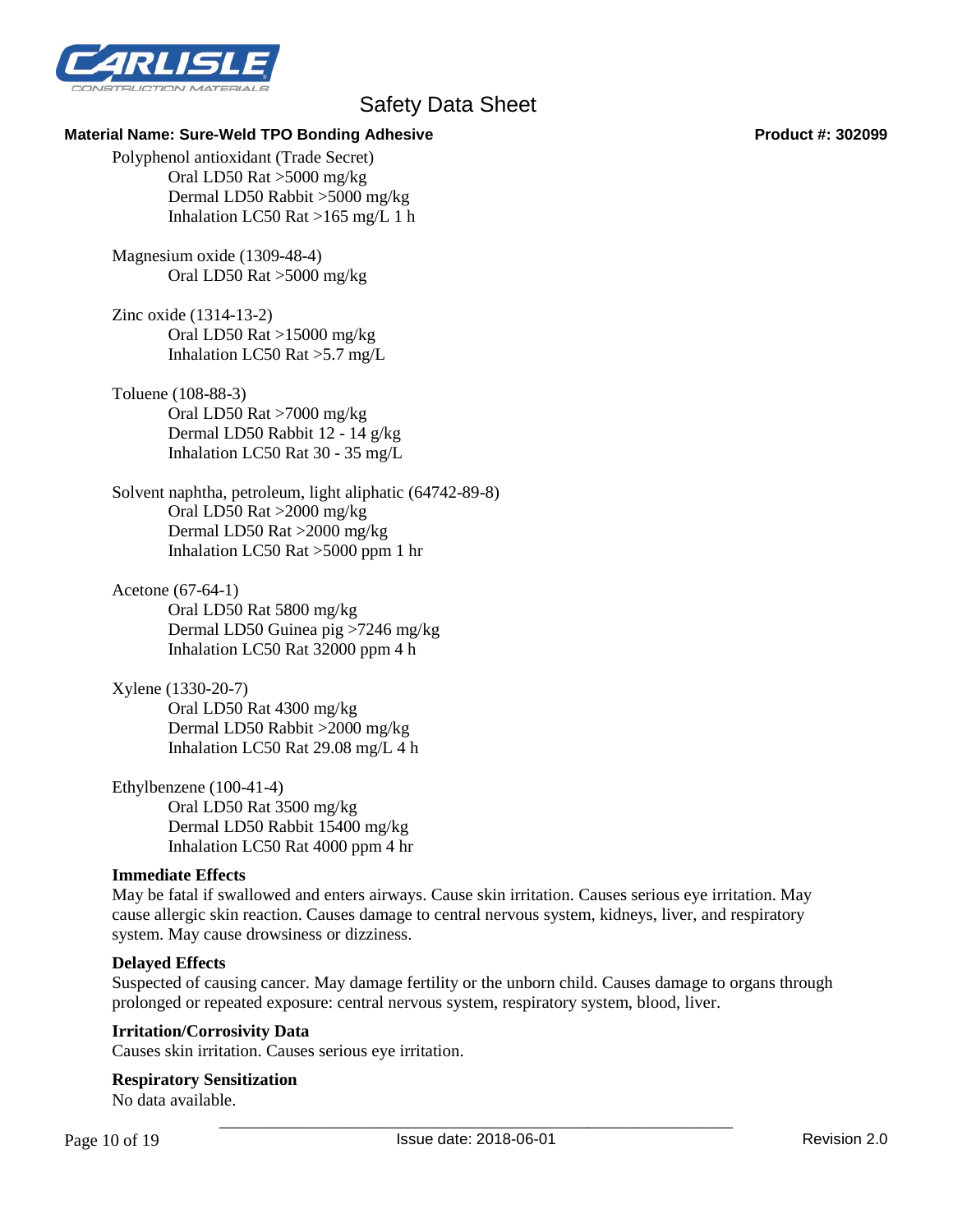

#### Material Name: Sure-Weld TPO Bonding Adhesive **Product #: 302099** Product #: 302099

#### **Dermal Sensitization**

May cause allergic skin reaction.

#### **Component Carcinogenicity**

| Polychloroprene        | Mixture                                                               |
|------------------------|-----------------------------------------------------------------------|
| IARC:                  | Supplement 7 [1987]; Monograph 19 [1979] (Group 3 (not classifiable)) |
|                        |                                                                       |
| <b>Magnesium</b> oxide | 1309-48-4                                                             |
| ACGIH:                 | A4 - Not Classifiable as a Human Carcinogen                           |
|                        |                                                                       |
| <b>Toluene</b>         | 108-88-3                                                              |
| ACGIH:                 | A4 - Not Classifiable as a Human Carcinogen                           |
| IARC:                  | Monograph 71 [1999]; Monograph 47 [1989] (Group 3 (not classifiable)) |
|                        |                                                                       |
| <b>Acetone</b>         | $67 - 64 - 1$                                                         |
| <b>ACGIH:</b>          | A4 - Not Classifiable as a Human Carcinogen                           |
|                        |                                                                       |
| <b>Xylene</b>          | 1330-20-7                                                             |
| ACGIH:                 | A4 - Not Classifiable as a Human Carcinogen                           |
| IARC:                  | Monograph 71 [1999]; Monograph 47 [1989] (Group 3 (not classifiable)) |
|                        |                                                                       |
| <b>Ethylbenzene</b>    | $100-41-4$                                                            |
| ACGIH:                 | A3 - Confirmed Animal Carcinogen with Unknown Relevance to Humans     |
| IARC:                  | Monograph 77 [2000] (Group 2B (possibly carcinogenic to humans))      |
| DFG:                   | Category 4 (no significant contribution to human cancer)              |
| OSHA:                  | Present                                                               |

#### **Germ Cell Mutagenicity**

No data available.

#### **Reproductive Toxicity**

May damage fertility or the unborn child.

#### **Specific Target Organ Toxicity - Single Exposure**

central nervous system, liver, respiratory system, kidneys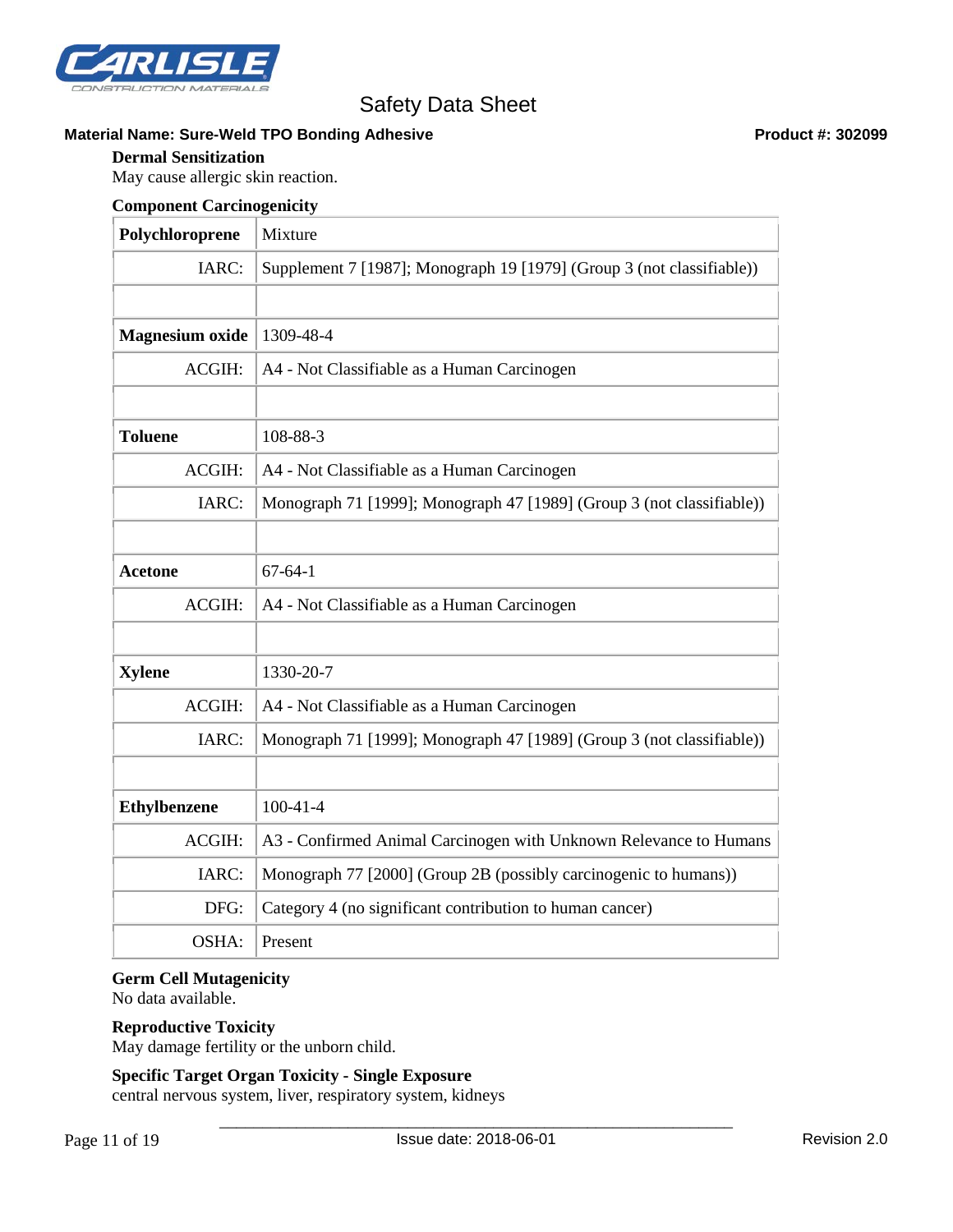

#### Material Name: Sure-Weld TPO Bonding Adhesive **Product #: 302099** Product #: 302099

#### **Specific Target Organ Toxicity - Repeated Exposure**

central nervous system, liver, respiratory system, blood

#### **Aspiration hazard**

May be fatal if swallowed and enters airways.

#### **Medical Conditions Aggravated by Exposure**

May cause allergic skin reaction. Aspiration into the lungs may cause chemical pneumonitis.

#### **Additional Data**

No additional information available.

## Section 12 - ECOLOGICAL INFORMATION

#### **Ecotoxicity**

Avoid release to the environment.

#### **Component Analysis - Aquatic Toxicity**

| <b>Polyphenol antioxidant</b>                  | <b>Trade Secret</b>                                                                                                                                                                                                                                                                                                                                                                                                                                                                                                                                     |
|------------------------------------------------|---------------------------------------------------------------------------------------------------------------------------------------------------------------------------------------------------------------------------------------------------------------------------------------------------------------------------------------------------------------------------------------------------------------------------------------------------------------------------------------------------------------------------------------------------------|
| Fish:                                          | LC50 96 h Oncorhynchus mykiss $>0.2$ mg/L [semi-static]                                                                                                                                                                                                                                                                                                                                                                                                                                                                                                 |
| Algae:                                         | EC50 72 h Pseudokirchneriella subcapitata > 0.2 mg/L IUCLID                                                                                                                                                                                                                                                                                                                                                                                                                                                                                             |
| Invertebrate:                                  | EC50 48 h Daphnia magna > 0.2 mg/L IUCLID                                                                                                                                                                                                                                                                                                                                                                                                                                                                                                               |
|                                                |                                                                                                                                                                                                                                                                                                                                                                                                                                                                                                                                                         |
| <b>Toluene</b>                                 | 108-88-3                                                                                                                                                                                                                                                                                                                                                                                                                                                                                                                                                |
| Fish:                                          | LC50 96 h Pimephales promelas 15.22 - 19.05 mg/L [flow-through] (1<br>day old); LC50 96 h Pimephales promelas 12.6 mg/L [static];<br>LC50 96 h Oncorhynchus mykiss 5.89 - 7.81 mg/L [flow-through];<br>LC50 96 h Oncorhynchus mykiss 14.1 - 17.16 mg/L [static];<br>LC50 96 h Oncorhynchus mykiss 5.8 mg/L [semi-static];<br>LC50 96 h Lepomis macrochirus 11 - 15 mg/L [static];<br>LC50 96 h Oryzias latipes 54 mg/L [static];<br>LC50 96 h Poecilia reticulata 28.2 mg/L [semi-static];<br>LC50 96 h Poecilia reticulata 50.87 - 70.34 mg/L [static] |
| Algae:                                         | EC50 96 h Pseudokirchneriella subcapitata >433 mg/L IUCLID;<br>EC50 72 h Pseudokirchneriella subcapitata 12.5 mg/L [static] EPA                                                                                                                                                                                                                                                                                                                                                                                                                         |
| Invertebrate:                                  | EC50 48 h Daphnia magna 5.46 - 9.83 mg/L [static] EPA; EC50 48 h<br>Daphnia magna 11.5 mg/L IUCLID                                                                                                                                                                                                                                                                                                                                                                                                                                                      |
|                                                |                                                                                                                                                                                                                                                                                                                                                                                                                                                                                                                                                         |
| Solvent naphtha,<br>petroleum, light aliphatic | 64742-89-8                                                                                                                                                                                                                                                                                                                                                                                                                                                                                                                                              |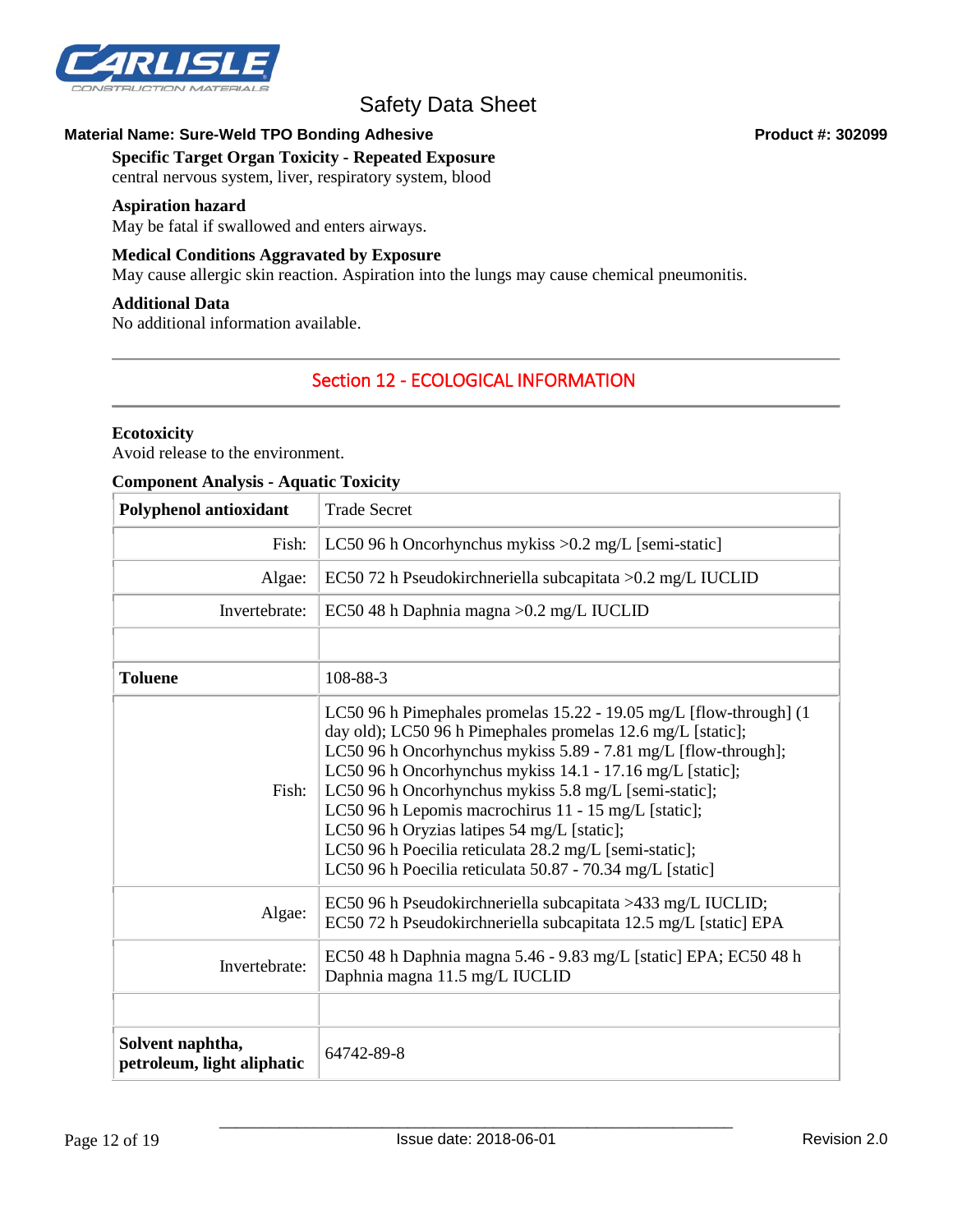

## **Material Name: Sure-Weld TPO Bonding Adhesive <b>Product #: 302099** Product #: 302099

| Algae:                                                                                                                                                                                                                                                                                                                                                  | EC50 72 h Pseudokirchneriella subcapitata 4700 mg/L IUCLID                                                                                                                                                                                                                                                                                                                                                                                                                                                                                                                 |  |  |
|---------------------------------------------------------------------------------------------------------------------------------------------------------------------------------------------------------------------------------------------------------------------------------------------------------------------------------------------------------|----------------------------------------------------------------------------------------------------------------------------------------------------------------------------------------------------------------------------------------------------------------------------------------------------------------------------------------------------------------------------------------------------------------------------------------------------------------------------------------------------------------------------------------------------------------------------|--|--|
|                                                                                                                                                                                                                                                                                                                                                         |                                                                                                                                                                                                                                                                                                                                                                                                                                                                                                                                                                            |  |  |
| <b>Acetone</b>                                                                                                                                                                                                                                                                                                                                          | $67 - 64 - 1$                                                                                                                                                                                                                                                                                                                                                                                                                                                                                                                                                              |  |  |
| Fish:                                                                                                                                                                                                                                                                                                                                                   | LC50 96 h Oncorhynchus mykiss 4.74 - 6.33 mL/L;<br>LC50 96 h Pimephales promelas 6210 - 8120 mg/L [static];<br>LC50 96 h Lepomis macrochirus 8300 mg/L                                                                                                                                                                                                                                                                                                                                                                                                                     |  |  |
| Invertebrate:                                                                                                                                                                                                                                                                                                                                           | EC50 48 h Daphnia magna 10294 - 17704 mg/L [static] EPA;<br>EC50 48 h Daphnia magna 12600 - 12700 mg/L IUCLID                                                                                                                                                                                                                                                                                                                                                                                                                                                              |  |  |
|                                                                                                                                                                                                                                                                                                                                                         |                                                                                                                                                                                                                                                                                                                                                                                                                                                                                                                                                                            |  |  |
| <b>Xylene</b>                                                                                                                                                                                                                                                                                                                                           | 1330-20-7                                                                                                                                                                                                                                                                                                                                                                                                                                                                                                                                                                  |  |  |
| Fish:                                                                                                                                                                                                                                                                                                                                                   | LC50 96 h Pimephales promelas 13.4 mg/L [flow-through];<br>LC50 96 h Oncorhynchus mykiss 2.661 - 4.093 mg/L [static];<br>LC50 96 h Oncorhynchus mykiss 13.5 - 17.3 mg/L;<br>LC50 96 h Lepomis macrochirus 13.1 - 16.5 mg/L [flow-through];<br>LC50 96 h Lepomis macrochirus 19 mg/L; LC50 96 h Lepomis<br>macrochirus 7.711 - 9.591 mg/L [static];<br>LC50 96 h Pimephales promelas 23.53 - 29.97 mg/L [static];<br>LC50 96 h Cyprinus carpio 780 mg/L [semi-static];<br>LC50 96 h Cyprinus carpio >780 mg/L; LC50 96 h Poecilia reticulata<br>30.26 - 40.75 mg/L [static] |  |  |
| Invertebrate:                                                                                                                                                                                                                                                                                                                                           | EC50 48 h water flea 3.82 mg/L; LC50 48 h Gammarus lacustris 0.6<br>mg/L                                                                                                                                                                                                                                                                                                                                                                                                                                                                                                   |  |  |
|                                                                                                                                                                                                                                                                                                                                                         |                                                                                                                                                                                                                                                                                                                                                                                                                                                                                                                                                                            |  |  |
| <b>Ethylbenzene</b>                                                                                                                                                                                                                                                                                                                                     | $100-41-4$                                                                                                                                                                                                                                                                                                                                                                                                                                                                                                                                                                 |  |  |
| LC50 96 h Oncorhynchus mykiss 11 - 18 mg/L [static];<br>LC50 96 h Oncorhynchus mykiss 4.2 mg/L [semi-static];<br>LC50 96 h Pimephales promelas 7.55 - 11 mg/L [flow-through];<br>Fish:<br>LC50 96 h Lepomis macrochirus 32 mg/L [static];<br>LC50 96 h Pimephales promelas 9.1 - 15.6 mg/L [static];<br>LC50 96 h Poecilia reticulata 9.6 mg/L [static] |                                                                                                                                                                                                                                                                                                                                                                                                                                                                                                                                                                            |  |  |
| Algae:                                                                                                                                                                                                                                                                                                                                                  | EC50 72 h Pseudokirchneriella subcapitata 4.6 mg/L IUCLID;<br>EC50 96 h Pseudokirchneriella subcapitata >438 mg/L IUCLID;<br>EC50 72 h Pseudokirchneriella subcapitata 2.6 - 11.3 mg/L [static] EPA;<br>EC50 96 h Pseudokirchneriella subcapitata 1.7 - 7.6 mg/L [static] EPA                                                                                                                                                                                                                                                                                              |  |  |
| Invertebrate:                                                                                                                                                                                                                                                                                                                                           | EC50 48 h Daphnia magna 1.8 - 2.4 mg/L IUCLID                                                                                                                                                                                                                                                                                                                                                                                                                                                                                                                              |  |  |

## **Persistence and Degradability**

No information available for the product.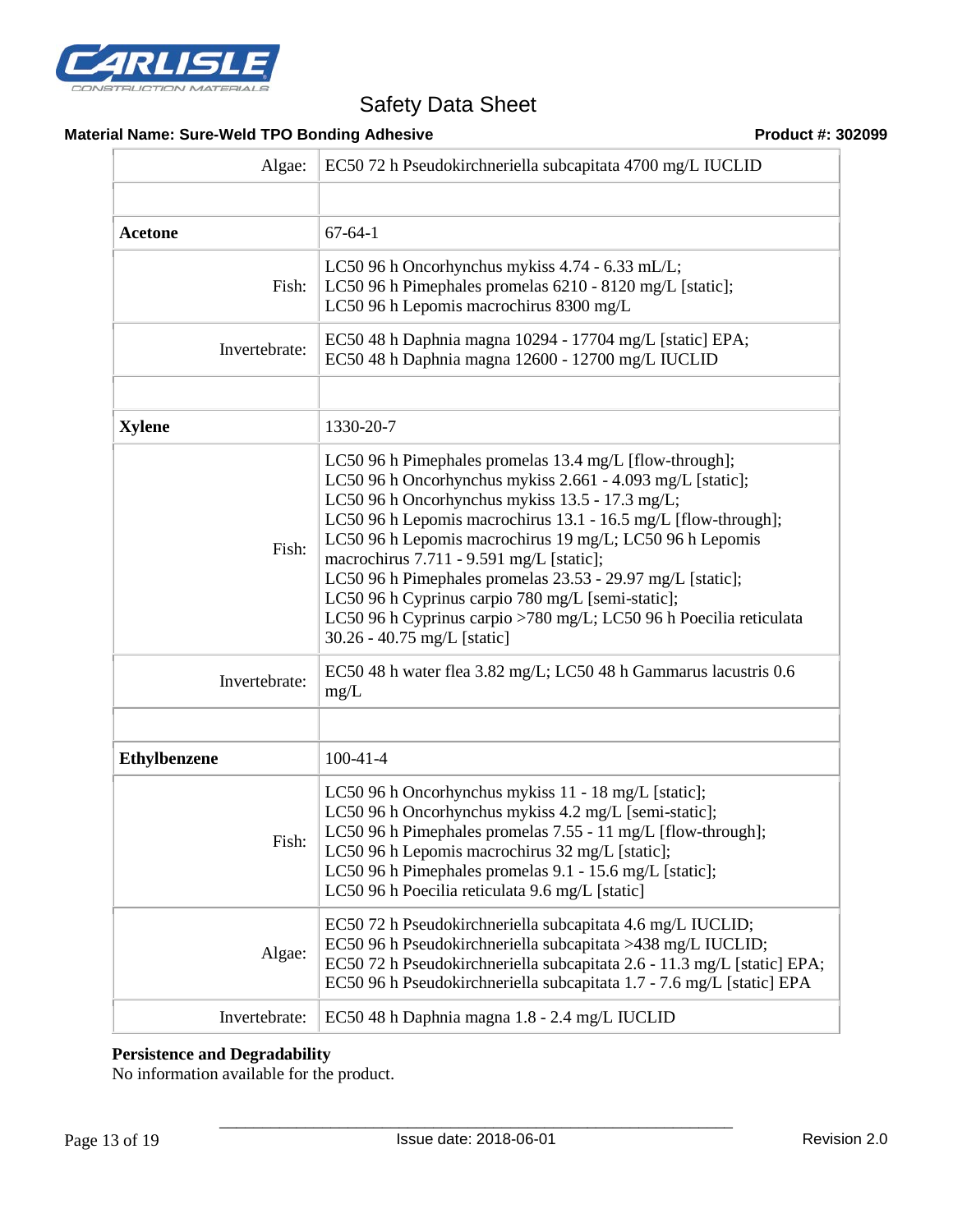

#### **Material Name: Sure-Weld TPO Bonding Adhesive Product #: 302099**

#### **Bioaccumulative Potential**

No information available for the product.

#### **Mobility**

No information available for the product.

#### **Other Toxicity**

No additional information available.

## Section 13 - DISPOSAL CONSIDERATIONS

#### **Disposal Methods**

Dispose of contents/container in accordance with local/regional/national/international regulations.

## Section 14 - TRANSPORT INFORMATION

**US DOT Information: Shipping Name:**Adhesives **Hazard Class:** 3 **UN/NA #:** UN1133 **Packing Group:** II **Required Label(s):** 3 **Additional information:** Special Provisions (172.102): 149, B52, IB2, T4, TP1, TP8

#### **IATA Information: UN#:** UN1133

**IMDG Information: UN#:** UN1133

**TDG Information: UN#:** UN1133

# Section 15 - REGULATORY INFORMATION

#### **U.S. Federal Regulations**

This material contains one or more of the following chemicals required to be identified under SARA Section 302 (40 CFR 355 Appendix A), SARA Section 313 (40 CFR 372.65), CERCLA (40 CFR 302.4), TSCA 12(b), and/or require an OSHA process safety plan.

| <b>Toluene</b>   | 108-88-3                          |
|------------------|-----------------------------------|
| <b>SARA 313:</b> | 1 % de minimis concentration      |
| CERCIA:          | 1000 lb final RQ; 454 kg final RQ |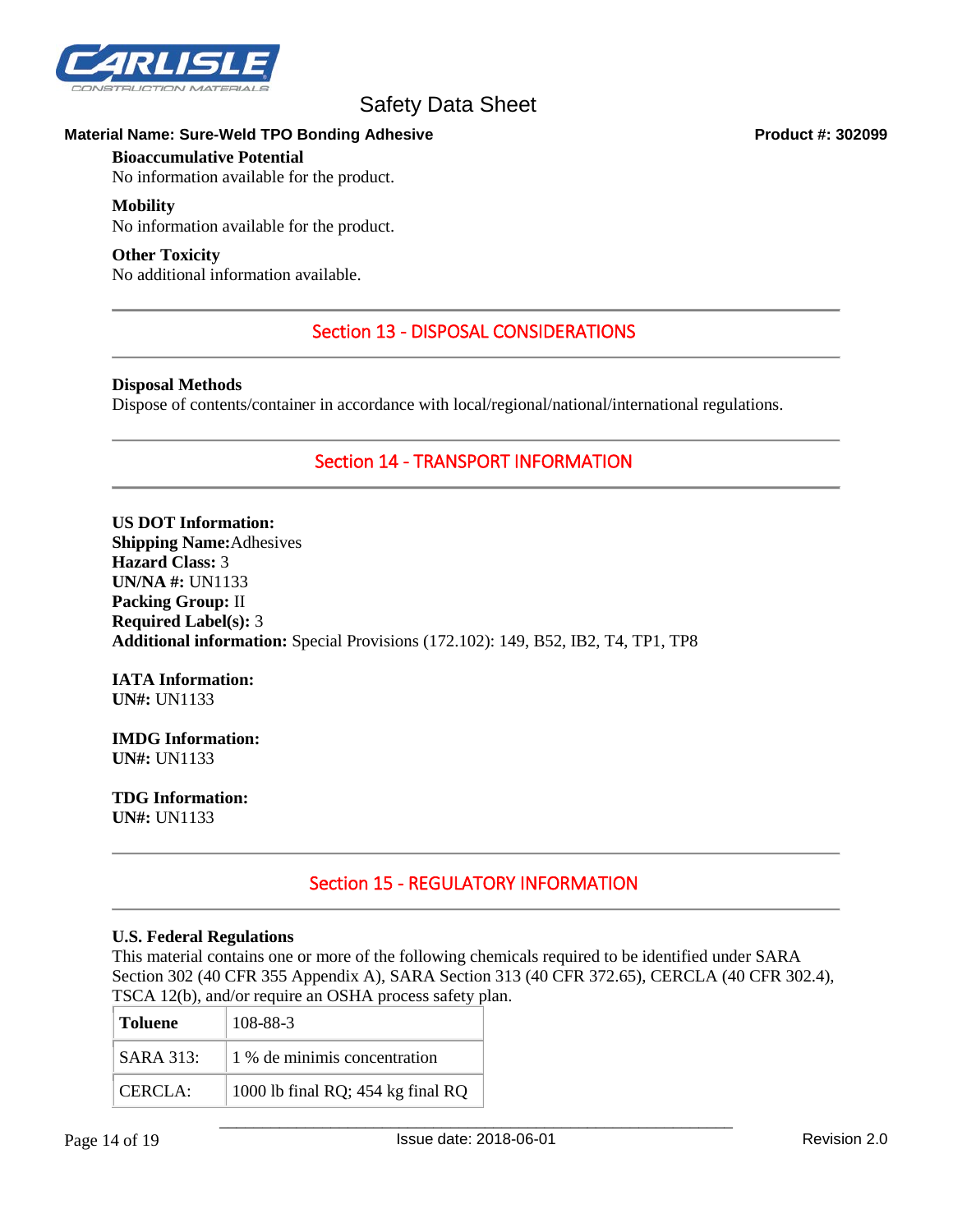

#### **Material Name: Sure-Weld TPO Bonding Adhesive Product #: 302099**

| Acetone             | $67-64-1$                           |  |
|---------------------|-------------------------------------|--|
| CERCLA:             | 5000 lb final RQ; 2270 kg final RQ  |  |
| <b>Xylene</b>       | 1330-20-7                           |  |
| <b>SARA 313:</b>    | 1 % de minimis concentration        |  |
| <b>CERCLA:</b>      | 100 lb final RQ; $45.4$ kg final RQ |  |
| <b>Ethylbenzene</b> | $100 - 41 - 4$                      |  |
| <b>SARA 313:</b>    | 0.1 % de minimis concentration      |  |
| CERCLA:             | 1000 lb final RQ; 454 kg final RQ   |  |

## **SARA Section 311/312 (40 CFR 370 Subparts B and C) Acute Health:** Yes **Chronic Health:** Yes **Fire:** Yes **Pressure:** No **Reactivity:** No

### **U.S. State Regulations**

The following components appear on one or more of the following state hazardous substances lists:

| Component                 | CAS            | <b>CA</b>      | <b>MA</b> | <b>MN</b> | NJ  | <b>PA</b> |
|---------------------------|----------------|----------------|-----------|-----------|-----|-----------|
| Styrene butadiene polymer | Mixture        | N <sub>0</sub> | Yes       | Yes       | Yes | Yes       |
| Magnesium oxide           | 1309-48-4      | Yes            | Yes       | Yes       | Yes | Yes       |
| Zinc oxide                | 1314-13-2      | Yes            | Yes       | Yes       | Yes | Yes       |
| Toluene                   | 108-88-3       | Yes            | Yes       | Yes       | Yes | Yes       |
| Acetone                   | $67-64-1$      | Yes            | Yes       | Yes       | Yes | Yes       |
| Xylene                    | 1330-20-7      | Yes            | Yes       | Yes       | Yes | Yes       |
| Ethylbenzene              | $100 - 41 - 4$ | Yes            | Yes       | Yes       | Yes | Yes       |

#### **The following statement(s) are provided under the California Safe Drinking Water and Toxic Enforcement Act of 1986 (Proposition 65):**

WARNING! This product contains a chemical known to the state of California to cause cancer WARNING! This product contains a chemical known to the state of California to cause reproductive/developmental effects

| Toluene      | 108-88-3                                            |
|--------------|-----------------------------------------------------|
|              | Repro/Dev. Tox   developmental toxicity, $1/1/1991$ |
| Ethylbenzene | $100 - 41 - 4$                                      |
| Carc:        | carcinogen, 6/11/2004                               |

## **Canadian WHMIS Ingredient Disclosure List (IDL)**

Components of this material have been checked against the Canadian WHMIS Ingredients Disclosure List. The List is composed of chemicals which must be identified on MSDSs if they are included in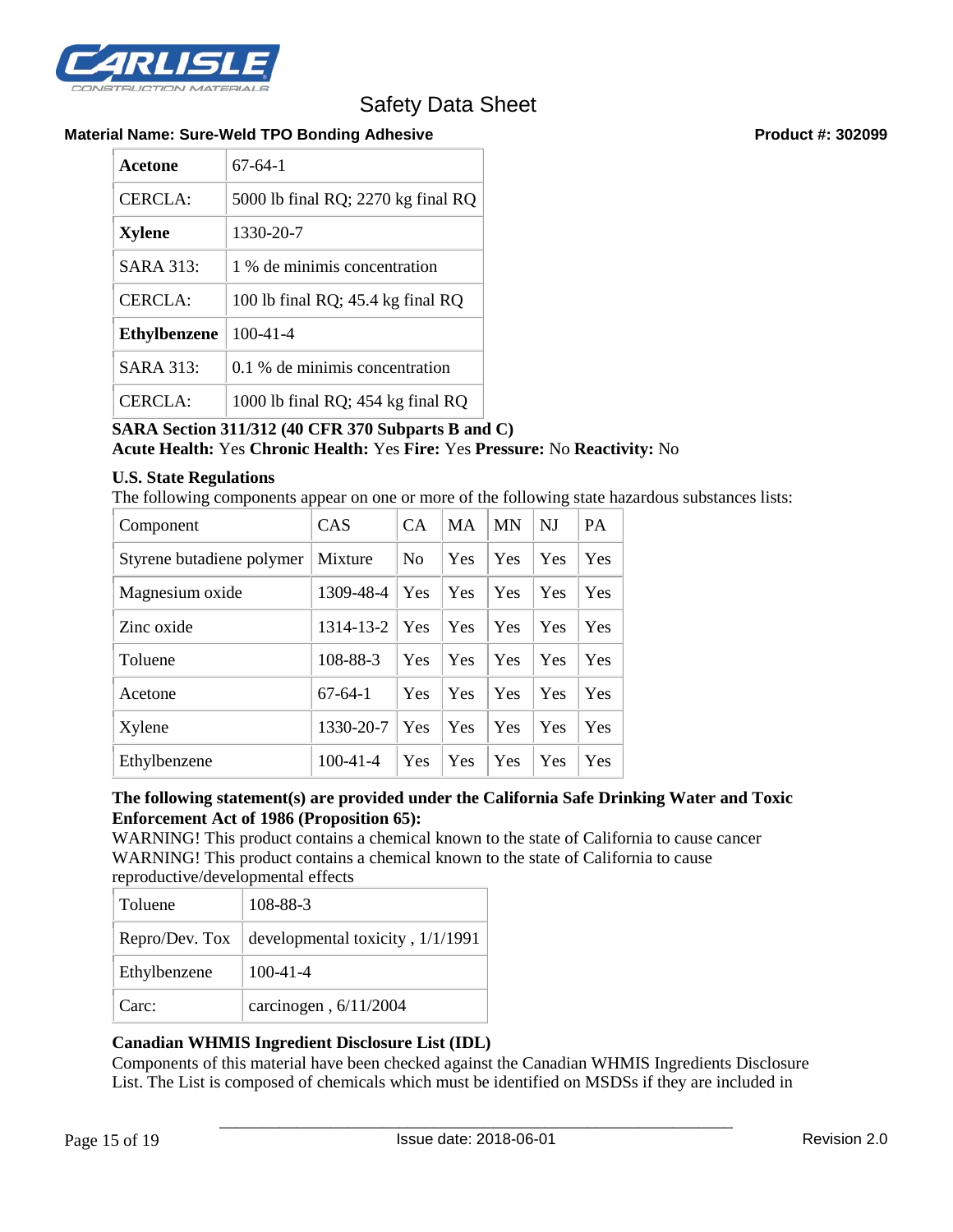

#### Material Name: Sure-Weld TPO Bonding Adhesive **Product #: 302099** Product #: 302099

products which meet WHMIS criteria specified in the Controlled Products Regulations and are present above the threshold limits listed on the IDL

| <b>Magnesium oxide</b> | 1309-48-4      |
|------------------------|----------------|
|                        | $1\%$          |
| Zinc oxide             | 1314-13-2      |
|                        | $1\%$          |
| <b>Toluene</b>         | 108-88-3       |
|                        | $1\%$          |
| Acetone                | $67-64-1$      |
|                        | $1\%$          |
| <b>Ethylbenzene</b>    | $100 - 41 - 4$ |
|                        | $0.1\%$        |

### **Component Analysis - Inventory**

Polychloroprene (Mixture)

| <b>US</b>  | СA                         | EU | AU | PH | $JP -$<br><b>ENCS</b> | $JP -$<br>ISHL | $KR -$<br><b>KECI/KECL</b> | $KR -$<br><b>TCCA</b> | CN | <b>NZ</b>           | <b>MX</b> |
|------------|----------------------------|----|----|----|-----------------------|----------------|----------------------------|-----------------------|----|---------------------|-----------|
| $Yes \mid$ | DSL   No   Yes   Yes   Yes |    |    |    |                       | No             | Yes                        | No                    |    | $Yes \mid Yes \mid$ | Yes       |

#### Styrene butadiene polymer (Mixture)

| <b>US</b>  | CA               | EU                 | AU | PH | $JP -$<br><b>ENCS</b> | $JP -$<br><b>ISHL</b> | $KR -$<br><b>KECI/KECL</b> | $KR -$<br><b>TCCA</b> | CN  | NZ  | МX  |
|------------|------------------|--------------------|----|----|-----------------------|-----------------------|----------------------------|-----------------------|-----|-----|-----|
| $Yes \mid$ | NSL <sup>'</sup> | $ ENN Yes Yes Yes$ |    |    |                       | No                    | Yes                        | No                    | Yes | Yes | Yes |

### Chlorinated polypropylene (Mixture)

| <b>US</b> | CA         | EU  | AU | PH                              | JP<br><b>ENCS</b> | $JP -$<br>ISHL | $KR -$<br><b>KECI/KECL</b> | KR -<br><b>TCCA</b> | CN  | <b>NZ</b> | MX   |
|-----------|------------|-----|----|---------------------------------|-------------------|----------------|----------------------------|---------------------|-----|-----------|------|
| Yes       | <b>DSL</b> | No. |    | $\vert$ Yes $\vert$ Yes $\vert$ | $\mathsf{Yes}$    | No             | Yes                        | No                  | Yes | Yes       | ' No |

#### Polyphenol antioxidant (Trade Secret)

| <b>US</b>  | CA           | EU                       | AU | PH | $JP -$<br><b>ENCS</b> | $JP -$<br><b>ISHL</b> | $KR -$<br><b>KECI/KECL</b> | $KR -$<br><b>TCCA</b> | <b>CN</b> | <b>NZ</b> | MX |
|------------|--------------|--------------------------|----|----|-----------------------|-----------------------|----------------------------|-----------------------|-----------|-----------|----|
| $Yes \mid$ | $\mathsf{L}$ | $ ENN   Yes   Yes   Yes$ |    |    |                       | No                    | Yes                        | No                    | Yes       | Yes       | No |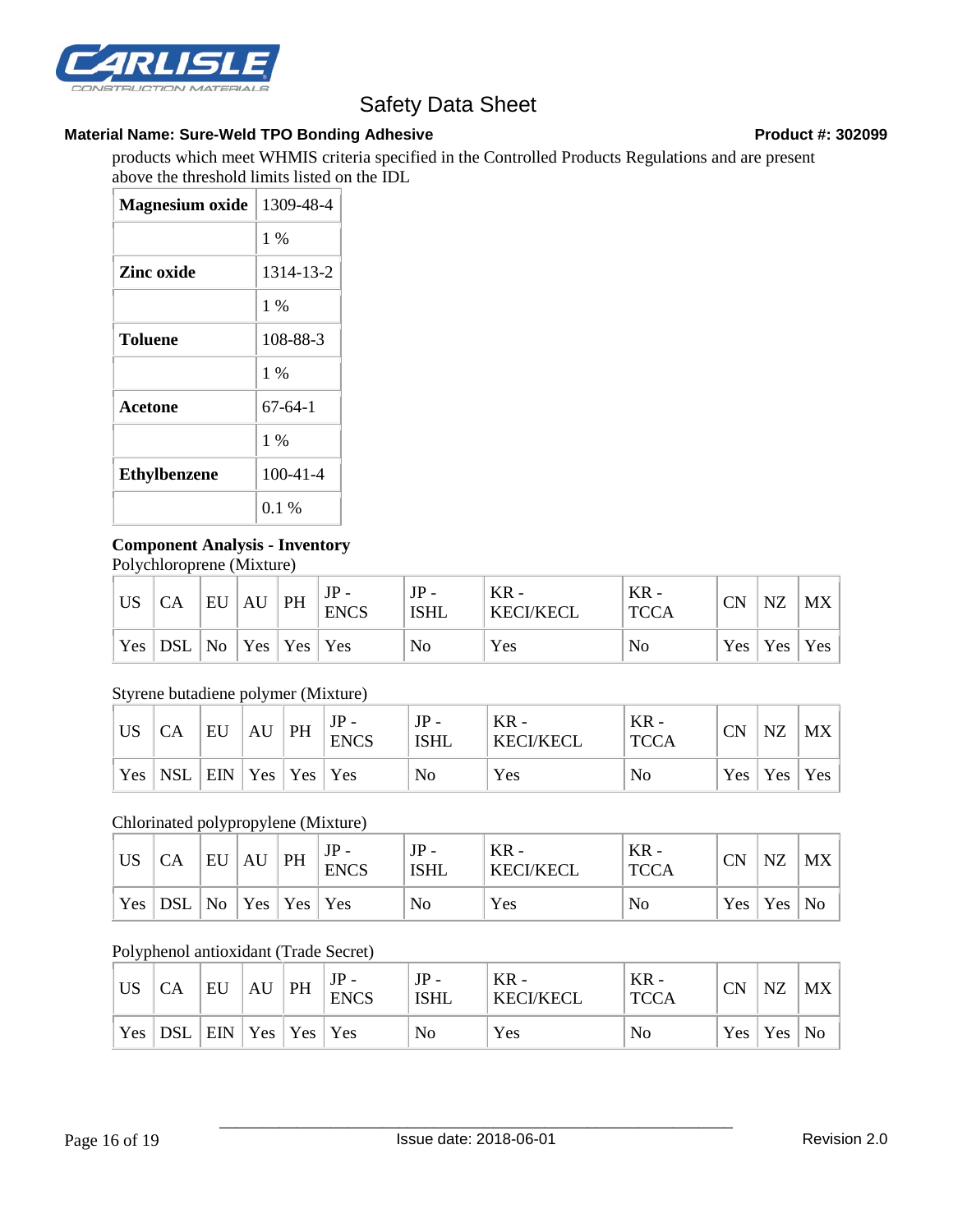

## **Material Name: Sure-Weld TPO Bonding Adhesive <b>Product #: 302099** Product #: 302099

Magnesium oxide (1309-48-4)

| <b>US</b> | CA        | EU                 | AU | PH | $JP -$<br><b>ENCS</b> | $JP -$<br><b>ISHL</b> | $KR -$<br><b>KECI/KECL</b> | $KR -$<br><b>TCCA</b> | <b>CN</b> | <b>NZ</b>       | MX |
|-----------|-----------|--------------------|----|----|-----------------------|-----------------------|----------------------------|-----------------------|-----------|-----------------|----|
|           | Yes   DSL | $ ENN Yes Yes Yes$ |    |    |                       | N <sub>o</sub>        | Yes                        | No                    |           | Yes   Yes   Yes |    |

#### Zinc oxide (1314-13-2)

| <b>US</b>  | CA  | EU                 | AU | PH | $JP -$<br><b>ENCS</b> | $JP -$<br><b>ISHL</b> | KR -<br><b>KECI/KECL</b> | $KR -$<br><b>TCCA</b> | <b>CN</b> | <b>NZ</b> | $MX \mid$       |
|------------|-----|--------------------|----|----|-----------------------|-----------------------|--------------------------|-----------------------|-----------|-----------|-----------------|
| $Yes \mid$ | DSL | $ ENN Yes Yes Yes$ |    |    |                       | No                    | Yes                      | No                    |           |           | Yes   Yes   Yes |

#### Toluene (108-88-3)

| <b>US</b>  | СA    | EU                              | AU | PH | $JP -$<br><b>ENCS</b> | $JP -$<br><b>ISHL</b> | $KR -$<br><b>KECI/KECL</b> | $KR -$<br><b>TCCA</b> | <b>CN</b> | <b>NZ</b>       | MX |
|------------|-------|---------------------------------|----|----|-----------------------|-----------------------|----------------------------|-----------------------|-----------|-----------------|----|
| $Yes \mid$ | ' DSL | $ $ EIN $ $ Yes $ $ Yes $ $ Yes |    |    |                       | No                    | Yes                        | N <sub>o</sub>        |           | Yes   Yes   Yes |    |

# Solvent naphtha, petroleum, light aliphatic (64742-89-8)

| <b>US</b> | СA           | EU                | AU | PH | <b>ENCS</b> | $JP -$<br><b>ISHL</b> | $KR -$<br><b>KECI/KECL</b> | $KR -$<br><b>TCCA</b> | CN | NZ                  | MX         |
|-----------|--------------|-------------------|----|----|-------------|-----------------------|----------------------------|-----------------------|----|---------------------|------------|
| Yes       | $\mathsf{L}$ | $ ENN Yes Yes No$ |    |    |             | No                    | Yes                        | No                    |    | $Yes \mid Yes \mid$ | <b>Yes</b> |

#### Acetone (67-64-1)

| <b>US</b> | CA         | EU                 | AU | PH | $\mathbf{D}_{-}$<br><b>ENCS</b> | $JP -$<br><b>ISHL</b> | $KR -$<br><b>KECI/KECL</b> | $KR -$<br><b>TCCA</b> | <b>CN</b> | NZ             | <b>MX</b> |
|-----------|------------|--------------------|----|----|---------------------------------|-----------------------|----------------------------|-----------------------|-----------|----------------|-----------|
| Yes       | <b>DSL</b> | $ ENN Yes Yes Yes$ |    |    |                                 | No                    | Yes                        | No                    |           | $Yes \mid Yes$ | Yes       |

#### Xylene (1330-20-7)

| <b>US</b> |                                     | EU | AU | PH | $JP -$<br><b>ENCS</b> | $JP -$<br><b>ISHL</b> | $KR -$<br><b>KECI/KECL</b> | $KR -$<br><b>TCCA</b> | $\cap$ N<br>w | <b>NZ</b> | MX          |
|-----------|-------------------------------------|----|----|----|-----------------------|-----------------------|----------------------------|-----------------------|---------------|-----------|-------------|
| Yes       | $ $ DSL $ $ EIN $ $ Yes $ $ Yes $ $ |    |    |    | Yes                   | No                    | Yes                        | No                    | Yes           | Yes       | $\vert$ Yes |

## Ethylbenzene (100-41-4)

| <b>US</b> |                         | EU                               | AU | PH | <b>ENCS</b> | $JP -$<br><b>ISHL</b> | $KR -$<br><b>KECI/KECL</b> | $KR -$<br><b>TCCA</b> | <b>CN</b> | NZ              | MX |
|-----------|-------------------------|----------------------------------|----|----|-------------|-----------------------|----------------------------|-----------------------|-----------|-----------------|----|
|           | $\vert$ Yes $\vert$ DSL | $\ $ EIN $ $ Yes $ $ Yes $ $ Yes |    |    |             | N <sub>0</sub>        | Yes                        | No                    |           | Yes   Yes   Yes |    |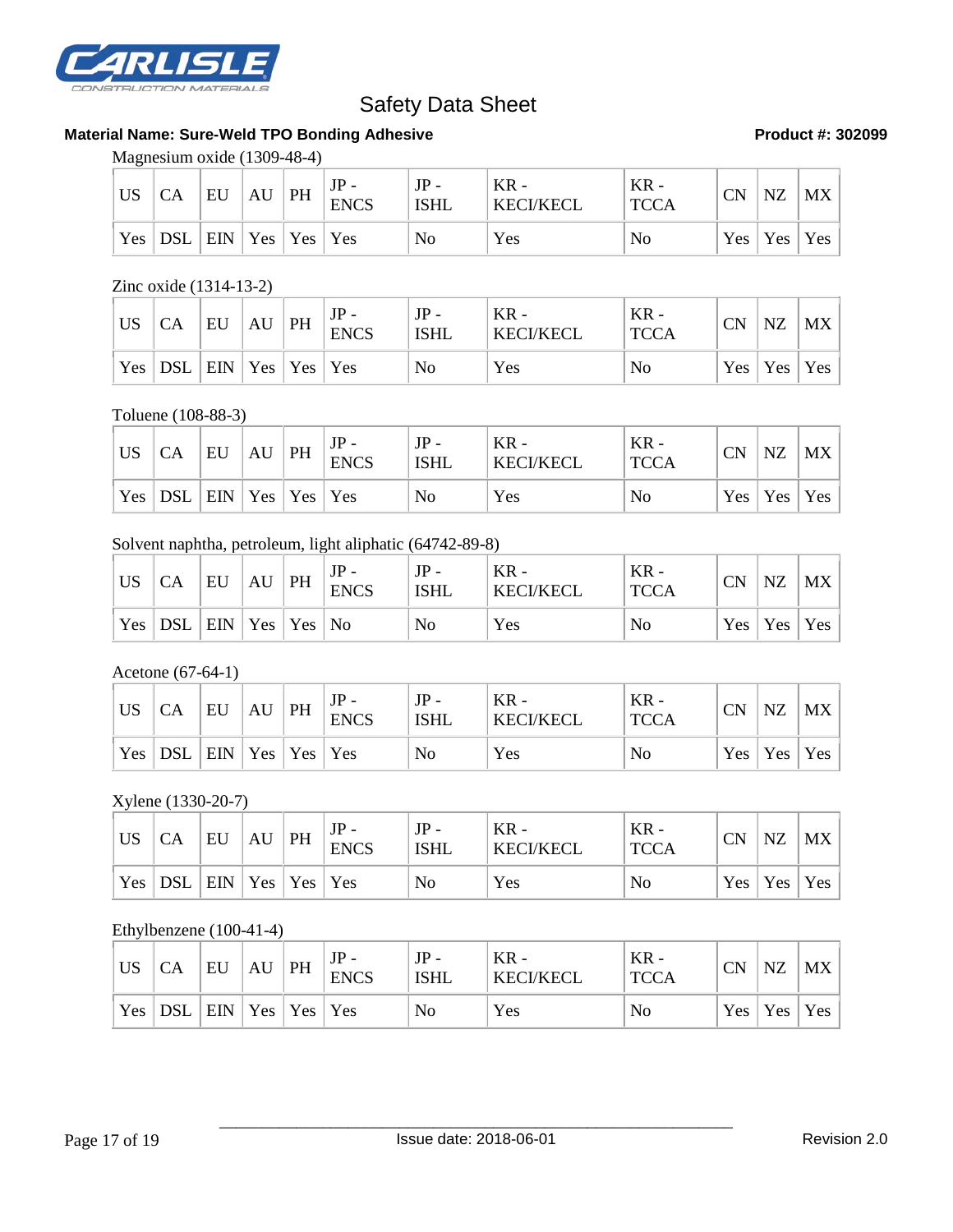

#### **Material Name: Sure-Weld TPO Bonding Adhesive Product #: 302099**

Yellow dye (2481-94-9)

| US | <b>CA</b>                                                               | EU | $AU$   PH | <b>ENCS</b> | $JP -$<br><b>ISHL</b> | $KR -$<br><b>KECI/KECL</b> | $KR -$<br><b>TCCA</b> | <b>CN</b> | NZ                      | <b>MX</b> |
|----|-------------------------------------------------------------------------|----|-----------|-------------|-----------------------|----------------------------|-----------------------|-----------|-------------------------|-----------|
|    | $\vert$ Yes $\vert$ DSL $\vert$ EIN $\vert$ Yes $\vert$ Yes $\vert$ Yes |    |           |             | No                    | Yes                        | No                    |           | $Yes \mid Yes \mid Yes$ |           |

## Section 16 - OTHER INFORMATION

#### **HMIS Rating**

Health: 2\* Fire: 3 Reactivity: 0 Hazard Scale:  $0 =$  Minimal  $1 =$  Slight  $2 =$  Moderate  $3 =$  Serious  $4 =$  Severe  $* =$  Chronic hazard

#### **NFPA Ratings**

Health: 2 Fire: 3 Reactivity: 0 Hazard Scale:  $0 =$  Minimal  $1 =$  Slight  $2 =$  Moderate  $3 =$  Serious  $4 =$  Severe

#### **Summary of Changes**

Revision Date: June 1, 2018 Revision Note: General Update

#### **Key / Legend**

ACGIH - American Conference of Governmental Industrial Hygienists; ADR - European Road Transport; AU - Australia; BOD - Biochemical Oxygen Demand; C - Celsius; CA - Canada; CAS - Chemical Abstracts Service; CERCLA - Comprehensive Environmental Response, Compensation, and Liability Act; CLP - Classification, Labelling, and Packaging; CN - China; CPR - Controlled Products Regulations; DFG - Deutsche Forschungsgemeinschaft; DOT - Department of Transportation; DSD - Dangerous Substance Directive; DSL - Domestic Substances List; EEC - European Economic Community; EINECS - European Inventory of Existing Commercial Chemical Substances; EPA - Environmental Protection Agency; EU - European Union; F - Fahrenheit; IARC - International Agency for Research on Cancer; IATA - International Air Transport Association; ICAO - International Civil Aviation Organization; IDL - Ingredient Disclosure List; IDLH - Immediately Dangerous to Life and Health; IMDG - International Maritime Dangerous Goods; JP - Japan; Kow - Octanol/water partition coefficient; KR - Korea; LEL - Lower Explosive Limit; LLV - Level Limit Value; LOLI - List Of LIsts™ - ChemADVISOR's Regulatory Database; MAK - Maximum Concentration Value in the Workplace; MEL - Maximum Exposure Limits; NFPA - National Fire Protection Agency; NIOSH - National Institute for Occupational Safety and Health; NJTSR - New Jersey Trade Secret Registry; NTP - National Toxicology Program; NZ - New Zealand; OSHA - Occupational Safety and Health Administration; PH - Philippines; RCRA - Resource Conservation and Recovery Act; REACH- Registration, Evaluation, Authorisation, and restriction of Chemicals; RID - European Rail Transport; SARA - Superfund Amendments and Reauthorization Act; STEL - Short-term Exposure Limit; TDG - Transportation of Dangerous Goods; TSCA - Toxic Substances Control Act; TWA - Time Weighted Average; UEL - Upper Explosive Limit; US - United States.

#### **Other Information**

#### **Disclaimer:**

The information contained herein is based upon data and information available to us, and reflects our best professional judgment. This product may be formulated in part with components purchased from other